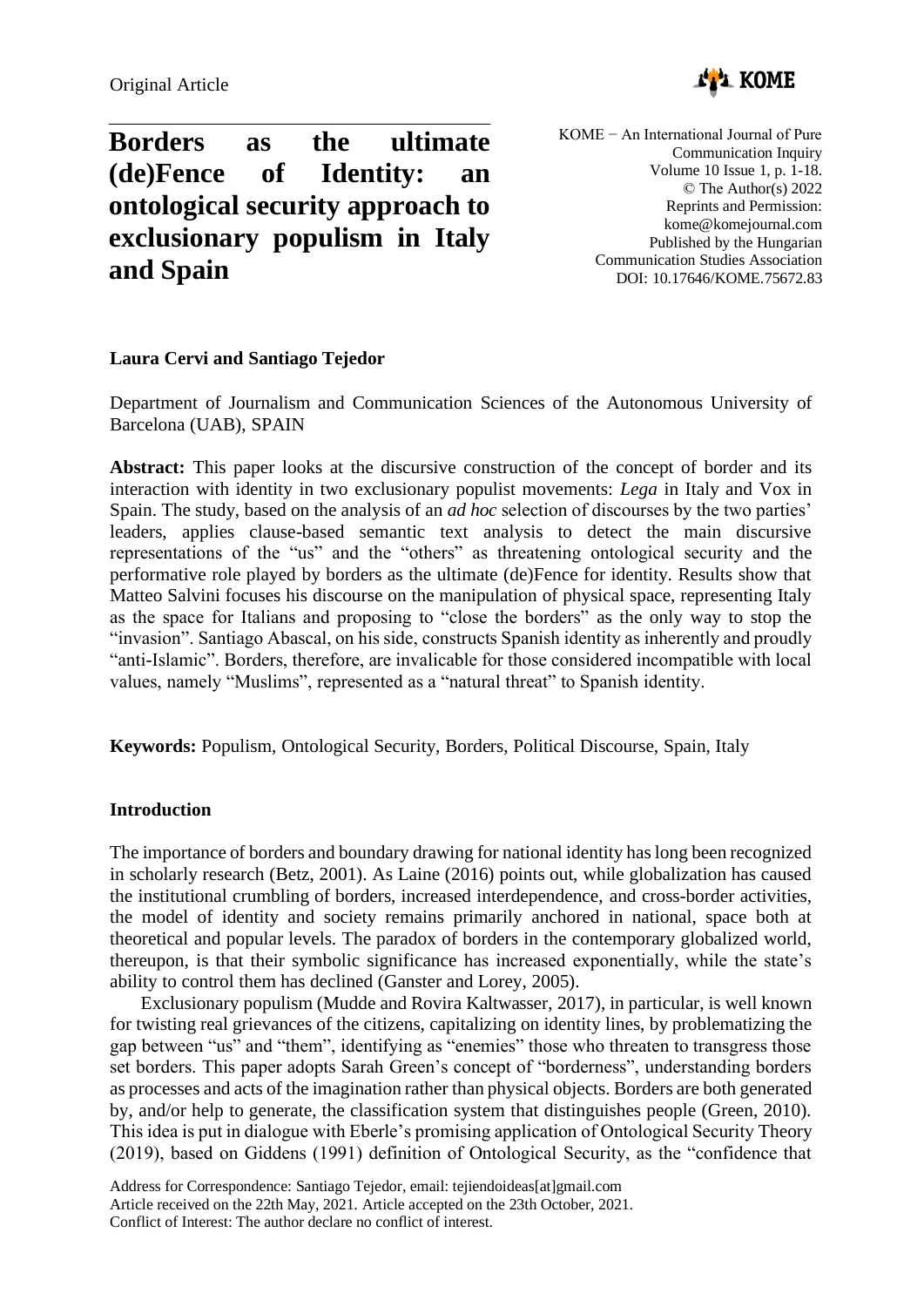most human beings have in the continuity of their self-identity and in the constancy of the surrounding social and material environments" (1991, p.4).

By doing so, this work assumes that capitalizing on and appealing to people's ontological insecurities caused by globalization and the consequent waves of immigrations, populist actors narratively construct borders as the ultimate (de)fence for identity.

In order to test these assumptions, the paper looks at the discursive construction of the concept of border and its interaction with identity in two exclusionary populist movements: *Lega* in Italy and *Vox* in Spain.

The selection of the two parties responds to a *per genus et differentiam* (Sartori, 1991) logic: both parties belong to the same party family and have been defined as "political entrepreneurs" (Avanza, 2010) of xenophobia, but show some differences and operate within divergent political contexts.

Both Italy and Spain are "newcomers" of immigration (Allievi, 2012) and, due to their geographical position, have been at the center of the so-called "refugee crisis" of 2015. Moreover, the two countries share an authoritarian fascist past; nonetheless, while the first has been widely recognized as "the promised land of populism" (Tarchi, 2015), the second is witnessing a new —and for many analysts unexpected— rise of this form of politics. As for the two parties, while *Lega*, being a long-established party, has been studied from many perspectives (Cervi & Tejedor, 2021), Vox, because of its newness, is still quite understudied (Ferreira, 2019).

## **Theoretical framework**

## *Exclusionary populism*

Populist parties have ceased to be marginal actors to compete with traditional political parties, entering different governments worldwide: according to a study by the Pew Research Center (2018), in Europe, about one-fifth of the electorate votes for a populist party, whether on the left or the right.

Many authors attribute this new populist wave to the decline of political ideologies caused by the collapse of traditional cleavages (Kriesi, 2014; Mair, 2006), the erosion of class society, and to the "political malaise" (Tilly, 2008), which manifests itself in the loss of traditional affective ties between voters and parties (Canovan, 1981; Urbinati, 1998), the alienation of ordinary citizens from traditional party politics (Mudde,& Rovira Kaltwasser, 2017; Mair, 2006) and their consequent lack of interest and distrust towards politics and politicians (Tilly, 2008; Albertazzi & McDonnell, 2008).

Defining populism, however, is not an easy task (Cervi, 2019). Like many terms in the lexicon of political science, populism is marked by a high degree of contestability, to the extent that acknowledging the contested nature of populism has become an axiomatic feature of literature on the topic (Moffitt & Tormey, 2014).

Amongst the different approaches, Ernesto Laclau's (2005a; 2005b) conceptualization of populism as a political logic has probably made the greatest impact, contributing to the formation of the so-called Essex School's discursive approach, which considers populism a discursive framework, "that simplifies the political space by symbolically dividing society between 'the people' and its other" (Panizza, 2005, p. 3).

Other authors consider populism as a strategy: Weyland, for example, defines it as "a political strategy through which a personalistic leader seeks or exercises government power based on direct, unmediated, institutionalized support from large numbers of mostly unorganized followers" (2001, p. 14).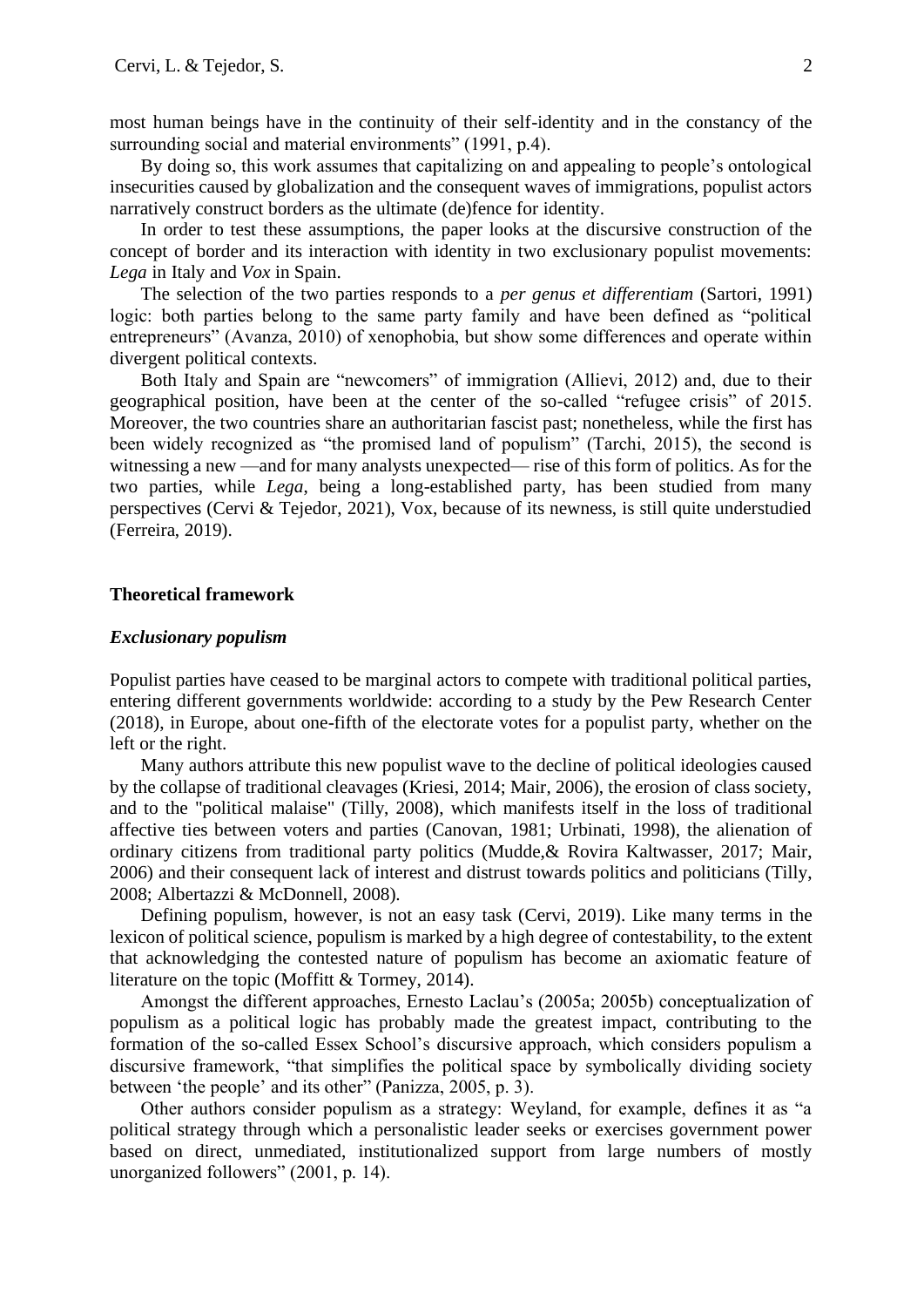More recently scholars focusing on the growing importance of mediatization of the political, understand populism as "a political communication style of political actors that refers to the people" (Jagers and Walgrave, 2007, p. 322). Within this stream of research, Moffitt and Tormey (2014) have gone further suggesting that research should concentrate on the performative elements of the phenomenon.

In any case, the most accepted definition is the one that sees populism as a "thin centered" ideology (Mudde, 2004, p. 543), depicting a society ultimately separated into two homogeneous and antagonistic groups, "the pure people" versus "a set of elites and dangerous others", who are "depicted as depriving (or attempting to deprive) the sovereign people of their rights, values, prosperity, identity, and voice" (Albertazzi and McDonnell, 2008, p. 14). The idea of "people" is at the center of populism: people form a community, a place where they feel safe and where there is mutual trust, a place where it is clear who is "one of us and who is not" (Bauman, 2001, p.12). The definition of the élite can also vary - although it usually includes politics, media, financial, judicial, and intellectual élites accused of being incompetent and selfish - yet the central claim that a group of élites is oppressing the people and seeking to undermine their rights and voice does not change (Kriesi, 2014; Albertazzi and McDonnell, 2008). Populism, therefore, is based on a Manichean perspective (De la Torre, 1997) that combines the positive valorization of the people, with the denigration of their enemies, guilty of the current (undesirable) situation the people live in.

The most important contribution of this approach is that recognizing the "thinness" of populism allows to differentiate it from "thick-centered" or "full" ideologies -such as fascism, liberalism, and socialism-, which provide more far-reaching ideas about social transformation. In other words, populism by itself is too insubstantial to provide a blueprint for societal change, and in consequence, needs to be attached to a thick ideology by populist politicians. Thus, this approach can show how populism can be found alternatively merged with forms of nationalism, liberalism, socialism, federalism, or conservatism. In Stanley's words, "the thinness of populism ensures that in practice it is a complementary ideology: it does not so much overlap with as diffuse itself throughout full ideologies" (Stanley, 2008, p. 107).

When the nodal points of populism acquire meaning through the articulation with nativism (Betz, 2001, 2003), exclusionary populism (Jagers and Walgrave, 2007) emerges. Nativism can be defined as a combination of nationalism and xenophobia, an exclusionist, ethno-nationalist notion of the nation "grounded in a particular historically evolved culture and system of values that must be preserved and defended" (Betz, 2003). This nativist stance implies that exclusively members of the native group (the nation) should inhabit states and non-native elements (persons and ideas) threaten the homogeneous nation-states causing fear of a loss of identity as a result of being "overrun" by culturally alien foreigners (Mudde, 2004).

In this sense, if populism revolves around the vertical distinction between elites and people, nativism is concerned with the horizontal distinction between who belongs to the nation and who does not (Mudde and Rovira Kaltwasser, 2017; Stanley, 2008). In particular, through this articulation, exclusionary populism can systematically exclude from the category of the "pure people all the "others", that in socioeconomic terms might be close to the "ordinary people", by presenting them as "non-pure", hence threatening. In other words, the elites are perceived as residing "above" the people and the "others" are located "below" the people (Kriesi, 2014; Mudde, 2004), representing, hence, a burden, if not a threat that conspires -normally together with or with the direct or indirect help of the élite- against the "people" (Panizza, 2005, pp. 16-17).

Exactly as for "the people" and "élites", the composition of the "others" may vary according to the context and the discursive opportunities (Koopmans & Statham, 2010). In recent years, as Inglehart and Norris summarize, at the heart of the populist rhetoric in the Western world is the promise of relief and redemption from anxieties and fears arising from contemporary events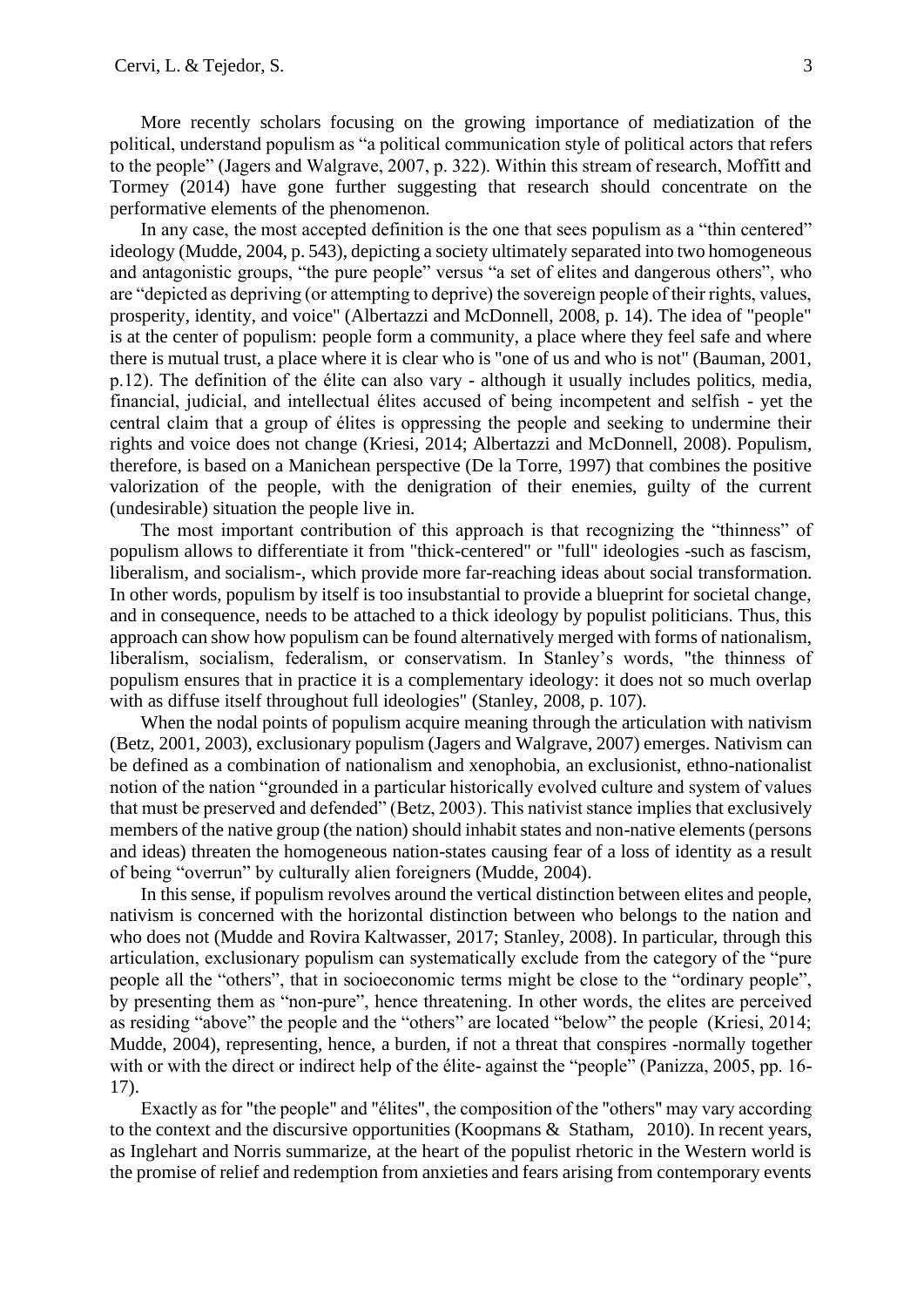such as "boatloads of migrants and refugees flooding into Europe, images of the aftermath of random acts of domestic terrorism in Paris, Brussels, and Istanbul" (2016, p.11). Accordingly, immigrants, especially Muslim immigrants, are chosen to embody the perfect "others".

## *Ontological security theory, narrative, and "home"*

Ontological Security Theory is based on the premise that the human capacity for agency rests on responses to existential anxieties (Giddens, 1991). Since these anxieties are a fundamental element of existence and thus cannot be eradicated, agents confront anxiety and make it 'manageable' through routinized behavior and practices, which enables the otherwise chaotic world to be made predictable, manageable, and even reassuring (Mitzen, 2018).

Amongst these practices, the most important are the narratives and routines of self-identity that define and locate the self in the social world and in relation to others, establishing a sense of biographical continuity (Browning, 2019).

Specifically, a particular notion of "home", perceived as a material space or environment laden with emotional meanings, is seminal to locate the subject in time and space, representing a place of roots and belonging, upon which identities can be constructed (Kinnvall, 2004). Thus, the psychological need of ontological security appears to be intimately tied to the material

environment, where the "home" becomes a bordered container of the Self, stabilizing the self spatially by giving it an endpoint, a location with a hard border between inside and outside (Mitzen, 2018).

In particular, as Mitzen (2006, 2018) explains, the idea of home operates at two levels: the micro-level in which home is a personal place to which we feel attached; and the macropolitical level of the political projects that organize our lives and to which we feel we belong. At the micro-level home is a refuge or haven in a world that can feel overwhelming or uncertain (Mitzen, 2018). At the macro level, home becomes the "homeland", related to specific places related to nationhood (Kinnvall, 2004). Accordingly, societies, nations, and states are often narratively represented as "fortresses" (Della Sala, 2017, p. 554) whose borders/walls provide reference points for physical and social boundaries. So any movement invoking the idea of "a direct primordial relationship" (Kinvall 2004, p. 763) between people and a specific territorial homeland implies that people are secure within its borders, which represent the main protection against the "outside" uncertain and changing world.

Following this logic, society must "strengthen its walls" like a besieged city", against the "destabilizing effects of changing patterns of global mobility" (Kinvall, 2004, pp. 744), represented by the "others", the intruders. In this way identifying and securitizing threatening others, like immigrant communities (Mitzen 2006), provides a clear basis for (re)establishing a sense of self-identity (in terms of who we are and who we are not) and an ordered cosmological worldview (Browning, 2019). As seen, all these processes take a narrative form (Pérez Tornero et alt, 2021). Narrative, from the perspective of ontological security, is seen as a sense-making device that allows conceptions of stable selfhood to be projected, even protected, across time and space (Kinnvall, 2004).

Jacub Eberle (2019), drawing, among others, on Glynos' (2008) definition of fantasy, connects narrative with fantasy understood not a veil of 'false consciousness, rather as a filter that reduce anxiety by showing subjects 'their place' in the world providing them the 'security of being' (Kinnvall 2004: 746), that is at the heart of the ontological security literature. According to Glynos (2008, p. 283), fantasy has "a narrative structure involving some reference to an idealized scenario promising an imaginary fullness or wholeness (the beatific side of fantasy) and, by implication, a disaster scenario (the horrific side of fantasy)".

Taking an ontological security perspective on exclusionary populism, then, can help understanding how particular emotions are capitalized by populist politicians, investigating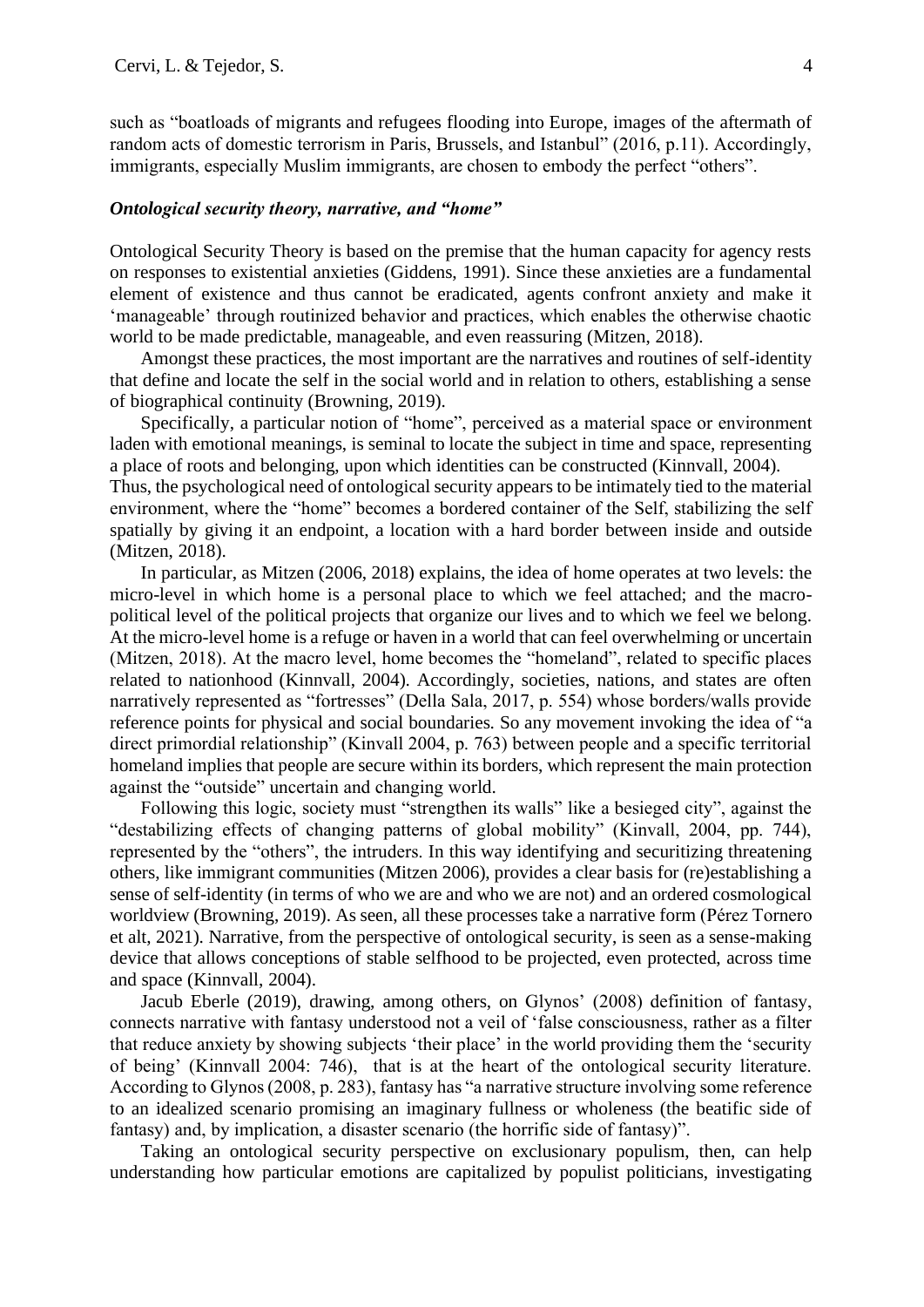both the structural and the affective reasons why individuals and collectives experience ontological insecurity as well as the emotional responses to these feelings (Steele and Homolar, 2019).

In particular, recalling the idea of home as "ontic space" (Ejdus, 2018) and pairing it with Green's concept of "borderness", borders can be seen as construction within these fantastic scenarios, rather than physical objects, that are both generated by, and/or help to generate, the classification system that distinguishes people (Green, 2010). In other words, borders can narratively dramatize as the physical (or imagined) scenarios of fantasy and terror, becoming the symbolical locus of identity construction.

Once this basic notion is adopted, thus, not only is the concept of the border broadened and deepened as the *locus* of identity, it is also put into closer contact with the issue of migration and the possibility to categorize subjects as regular/irregular, legal/illegal, with important symbolical, legal and political consequences.

## *Lega and Matteo Salvini*

*Lega Nord*, originally born as an ethno-regionalist party defending the secession of the Northern region, called Padania, has been one of the most successful regionalist parties in Europe, participating in right-wing government coalitions led by Silvio Berlusconi in 2001- 2006 and 2008-2011 (Caiani and Graziano, 2016). In this institutional stage, the party became federalist, insisting, in particular, on fiscal federalism, to allow the North of Italy to retain its income. In 2013, after an internal crisis - due mainly to corruption scandals that directly involved the leader - Matteo Salvini became the new Secretary.

Although anti-immigrant political arguments have long been at the center of the campaigning of the party it was under the new leadership that the regionalist party embraced Italian nationalism eliminating the suffix "Nord", to become only *Lega*, taking a turn to the right (Brunazzo & Gilbert, 2017). The nationalist push of Salvini demanded a change of paradigm: the great enemy to be opposed were no longer the southerners, but the foreigners, immigrants, against whom directing the faults of the economic crisis and social insecurity (Albertazzi, Giovannini and Seddone, 2018), aligning the party with other European populist right movements, such as French *Front National* or Germany's *Alternative für Deutschland*.

In the 2018 electoral campaign, the fierce opposition to immigration became the focal point of Salvini's communication (Cervi & Tejedor, 2020). Under the new slogans "Stop Immigration!" and "Defend Italians from the invasion" migrants, especially Islamic communities and irregular immigrants, framed through increasingly explicitly xenophobic and racist positions, became the target.

In the same year *Lega* and *Movimento 5 Stelle*, with a combined vote representing the absolute majority of votes (D'Alimonte, 2019), formed a coalition government. Matteo Salvini, appointed Minister of the Interior and Deputy Prime Minister (Cervi, 2020a), responsible for migration policy, had the opportunity to promote Law Decree n. 113, approved on 4 October 2018, which intended to limit the migratory flow and to impose de facto abrogation of protection on humanitarian grounds (Cusumano & Gombeer, 2020; Geddes & Pettrachin, 2020).

## *Vox and the Spanish exception*

Until recently, right-wing populist parties have been absent or irrelevant in Spain: for this reason, the irruption of Vox can be considered the end of the so-called Spanish exception (Alonso and Rovira Kaltwasser, 2015). The party, born in 2013, as a radical schism of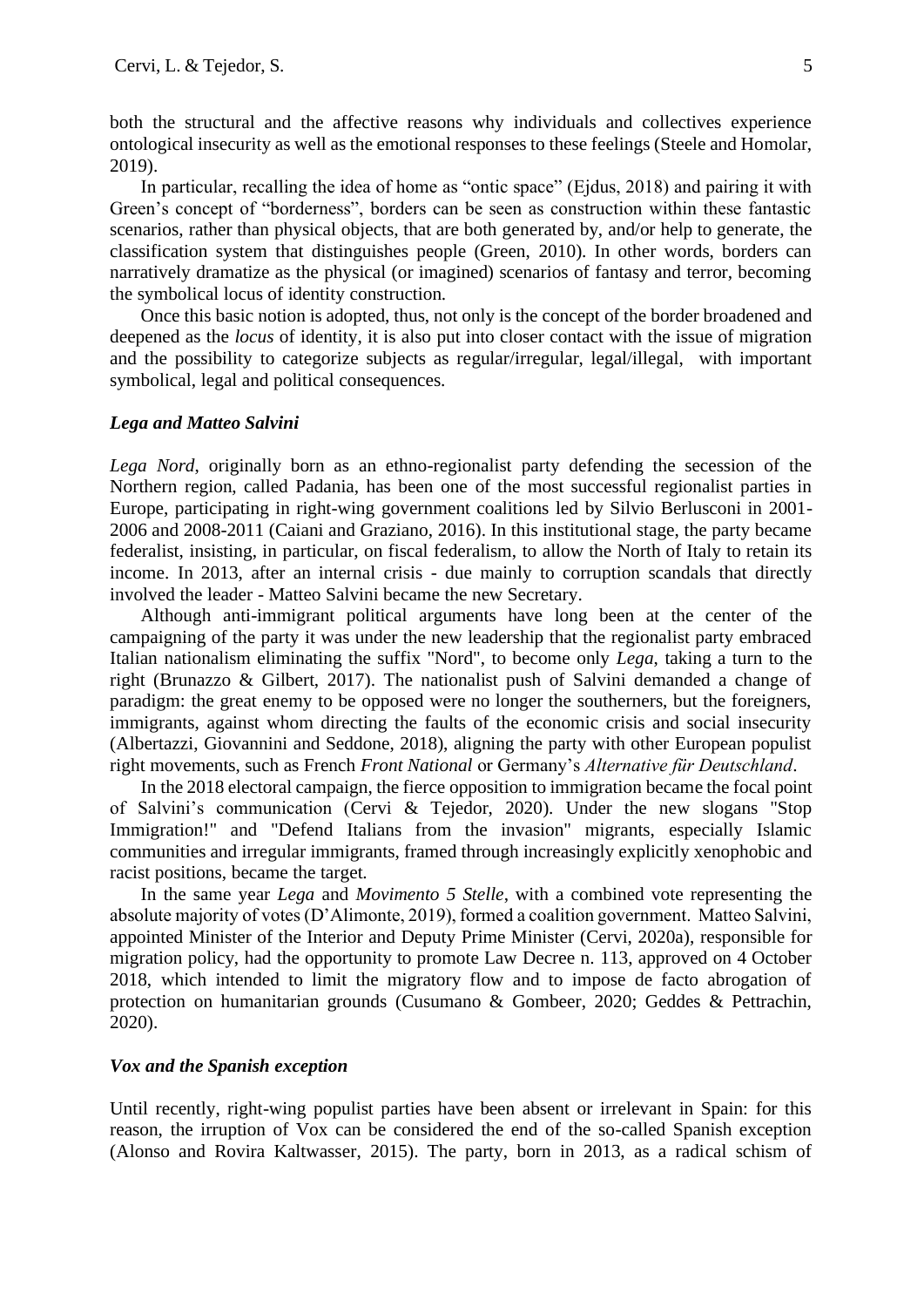conservative Popular Party, ran for the first time in the 2014 European elections, without getting representation. In the same year, Santiago Abascal became the leader.

Vox participated in the 2015 and the 2016 elections scoring 0.23% and 0.20% of votes respectively. Only in 2017, after the terrorist attack of Barcelona, and coinciding with the independence struggle in Catalonia, Vox tripled the number of its affiliates in Spain (Ferreira, 2019). In the regional elections of Andalusia of December 2018, the party obtained 12 seats, becoming a fundamental piece to form a right-wing government led by the Popular Party. In the general elections of April 28, 2019, Vox entered the Congress of Deputies for the first time, with 24 seats (10.3% of the votes), while in the second voting, on November 10, the figure was multiplied obtaining 52 seats (Cervi & Tejedor, 2021).

The party expresses a nativist ideology based on the fight against anything deemed alien and threatening to national cohesion – from the inside Basque and Catalonian "separatism" and from the outside immigration, especially Muslim immigration - for the ultimate purpose of achieving a uni-national and uni-cultural state (Turnbull-Dugarte, 2019). This exclusionist vision of the nation is expressed through hard-core positions against immigration, recalling other parties of similar ideological and populist positions such as France's Front National, or *Lega* itself.

## **Methods**

An ontological security lens reflects a social constructionist approach to subjectivity, highlighting the constitutive role of discourse and narratives (Andrews, Kinnvall, & Monroe, 2015) and drawing attention specifically to the emotional underpinnings of those narratives. Aligning with the methodological choices made by Hawkins and colleagues (2019) and Cervi and Tejedor (2021), three main criteria have been followed in the selection of the discourses: comparability (same type of election, actors, and momentum) availability, and relevance (measured through media resonance).

In order to analyze the narrative, 24 speeches by leaders of the two parties, Santiago Abascal and Matteo Salvini, during the last three elections (General, Regional and European) have been selected (4 discourses for each politician in each campaign).

Accordingly, we have selected: 1) the opening and the closing speeches of each campaign, which not only represent the same momentum but also are the most symbolically relevant; 2) the two most "famous" (Hawkins et. alt, 2019) discourses of each campaign, understood as the most resonant in the media.

*Verbatim* transcriptions have been analyzed following Franzosi's (2009) model of clausebased semantic text analysis, using a standardized codebook, including qualitative and quantitative variables.

A first intercoder reliability test was implemented on a subset of the data (10%) to identify codes that required refinement, and the final intercoder reliability test, applied to the full dataset, met the kappa  $> 0.80$  standard for all the variables (Cohen, 1960).

Clause-based semantic text analysis organizes the information contained in narrative texts by exploiting the structural properties of narrative. The text is reformulated into a set of clauses, termed semantic triplets (Franzosi, 2009), comprising the elementary syntactic components of language: subject, verb, and object. In other words, the unit of analysis (the statement) is broken down into the following analytical categories: "Subject-actor", "Verb-action" and "Objectactor".

In every instance, coders capture semantic triplets into databases, subsequently probed to identify frequencies of social actors registered as subjects and objects, as well as their qualitative features and interactions expressed in verbal form. By displaying the grammar of a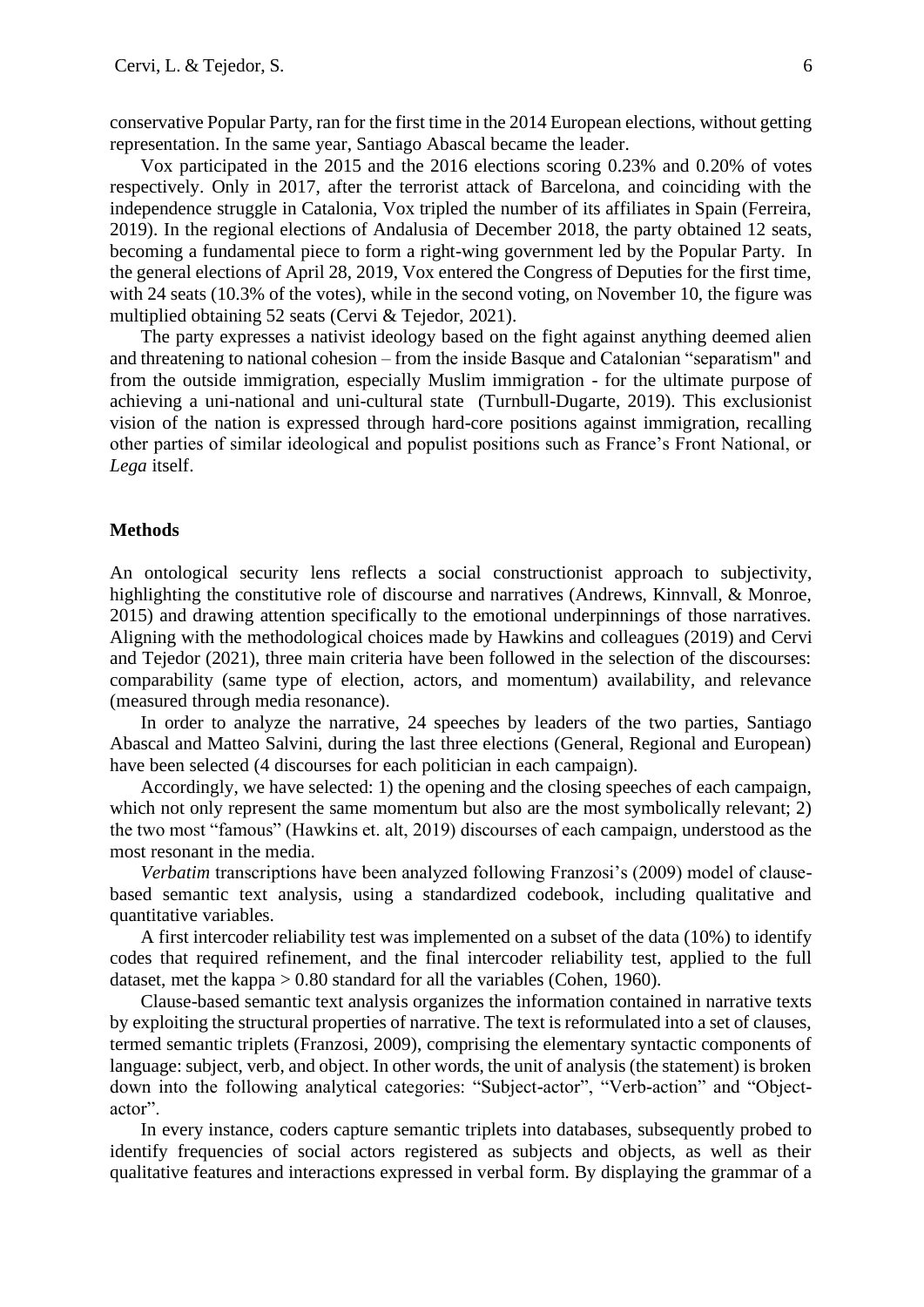story, this model allows the identification of concepts, preserving the centrality of agency (actors and their actions) in social-scientific explanation of social reality, but also disclosing relations among the concepts, by coding both the words and their position combinations of actions and objects in the statement.

As suggested and proven by Aslanidis (2018) and Cervi et alt. (2021), semantic triplets can be excellent tools for decoding populist discourse, in particular exclusionary populist discourse, since the core exclusionist populist message is essentially based on two main actors, "us" and "the others", who are expected to function as subjects (and/or objects) of semantic triplet clauses.

Therefore, through this method, not only it is possible to identify general themes emerging in the clauses, but it also allows devoting strong attention to qualitative variables (i.e. adjectification and linguistic qualifiers), to grasp the meaning of the keyframe elements and the context of their production.

Consequently, inspired by Caiani and Della Porta's (2011) approach, frames have been reaggregated using Kuypers'model (2010), which distinguishes between a Defining a Diagnostic and a Solution Frame. This type of framing analysis is particularly helpful since it allows not only to display the narrative structure, showing how idealized scenarios promising an imaginary fullness or wholeness and disaster scenario (the horrific side of fantasy) are manipulated, but also to stress out borders' role in the narrative construction.

## **Results**

## *The "Us" actor*

Table 1 displays clauses and linguistic qualifiers of the "Us" values.

| Variable                     | <b>SALVINI</b>                                                                                                             | <b>ABASCAL</b>                                                                                                                                                                                |
|------------------------------|----------------------------------------------------------------------------------------------------------------------------|-----------------------------------------------------------------------------------------------------------------------------------------------------------------------------------------------|
| Subject                      | The people                                                                                                                 | The people                                                                                                                                                                                    |
| Definitions                  | Italy (58); Italians<br>$(55)$ ; The People $(53)$ ;<br>Us $(44)$ ; Workers<br>$(34)$ ; Families $(31)$ ;<br>Home $(28)$ . | España Viva $(35)$ ; Homeland $(26)$ ;<br>Compatriots (26); Spaniards (25);<br>Home $(22)$ ; Borders $(22)$ ; families<br>$(13)$ ; Workers $(8)$ .                                            |
| Positive attributes          | Good, normal (48);<br>hard-working $(22)$ ;<br>honest $(12)$ .<br>First $(6)$                                              | <i>Españoles al cuadrado (31)</i> ; great<br>history (29); proud of their identity<br>(21); Historical figures (Fernando<br>III El Santo, Isabel la Católica,<br>$etc.$ ) (12)<br>First $(5)$ |
| Negative attributes          | Tired $(31)$ ; angry<br>$(29)$ ; Poor $(16)$ ;<br>concerned $(11)$ ;<br>worried $(8)$ ;<br>Terremotati (7)                 | Hopeless $(43)$ ; worried $(31)$ ; in<br>need $(23)$ ; unemployed $(12)$                                                                                                                      |
| Positive actions<br>(desire) | Work hard $(28)$ ; do<br>their best $(19)$ ; want<br>$(18)$ ; need $(15)$ ;                                                | Want $(26)$ ; need $(21)$ ; deserve $(13)$                                                                                                                                                    |

#### **Table 1. The "Us" values**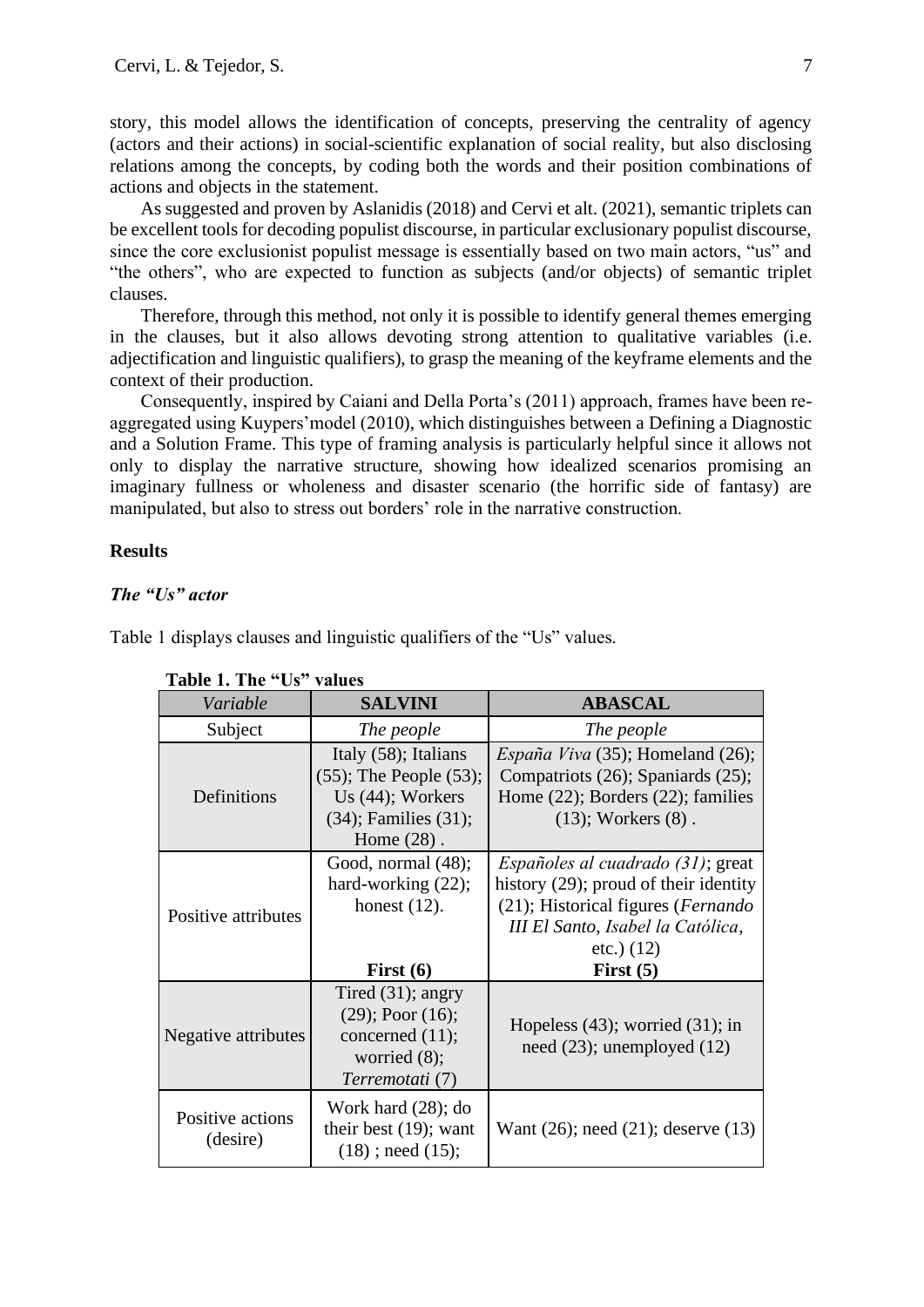| Object                     | Home $(32)$ ; borders<br>(26)                                                                               | Order $(36)$ ; protection $(27)$ ;<br>borders $(23)$                                  |
|----------------------------|-------------------------------------------------------------------------------------------------------------|---------------------------------------------------------------------------------------|
| Negative actions<br>(fear) | Are fed up $(31)$ ;<br>suffer $(24)$ ; have<br>enough $(21)$ ; don't<br>know how to earn a<br>living $(15)$ | Suffer $(29)$ ; have enough $(28)$ ;<br>don't know how to earn a living<br>(19)       |
| Objects                    | Immigrants (89);<br>Invasion $(54)$ ;<br>Political class (53),<br>politicians (34)                          | <b>Invasion</b> $(76)$ ; Left $(71)$ ; Political<br>class $(55)$ , politicians $(43)$ |

In Salvini's discourse, the "Us" is mainly defined by the metonymy "Italy", representing all the Italians, or "home". Italians are also defined as "friends", "the people", openly as "us", "families" and "workers" and positively charged through the use of adjectives such as "good" or "honest", representing the "virtuous and homogeneous people" (Canovan, 1981), characteristic of populism.This becomes specifically evident with the frequent reference to the lexical universe of "work" (with the words "work "or "workers" present, multiple times, in all the analyzed discourses). This semantic field bares an intuitive positive connotation, however, in this case, it is important to note that Article 1 of the Italian Constitution states that "Italy is a democratic republic, founded on work" (1948), allowing the politician to capitalize on the idea that that work is a key characteristic of "italianity".

*"L'Italia è fatta di milioni di lavoratori adorabili e insostituibili"* "Italy is made of millions of adorable and irreplaceable workers" (Matteo Salvini, 02/05/2019. Radio interview, RTL102,5)

In addition, the people are defined as "normal": as we will analyze in the next section, this allows creating a dichotomy between what is "normal" (us), and what is not, thus wrong (them). Italians are represented in pain, because of the political élite and because of the immigration "invasion". Borders, as we will analyze in the next section, are also a defining feature of both Italy and Spain.

Abascal uses the same personalizing metonymy substituting Spain for Spaniards, but drawing more on classical patriotic pride (*La España viva*) and a mythological representation of the homeland. The word "homeland" is the most used, together with and "*Los españoles*" (Spaniards) and "compatriot". "Families" and "workers" are also present, nonetheless, identity seems to be the center of the definition of *hispanidad* (being Spanish).

*"Somos la España Viva… con su Soberanía, su Identidad y sus Leyes"* "We are the "living Spain" with its sovereignty, its identity and its laws" (Santiago Abascal, 12/11/2018. Tv Interview, Trece Tv)

Spain is accordingly represented through a wide recall to foundational myths, especially *Fernando II El Santo* (Ferdinand II of Castile) or Isabella I of Castile, defined as *Isabel la Catolica* (Isabel the Catholic), both related to the conquest of al-Andalus and *La Reconquista*. By marking the importance of *La Reconquista* (when the Catholic Kings defeated the Muslims, bringing Spain back under the "Catholic flag"), Abascal can suggest that Spanish identity and its almost ontological incompatible with Muslim values.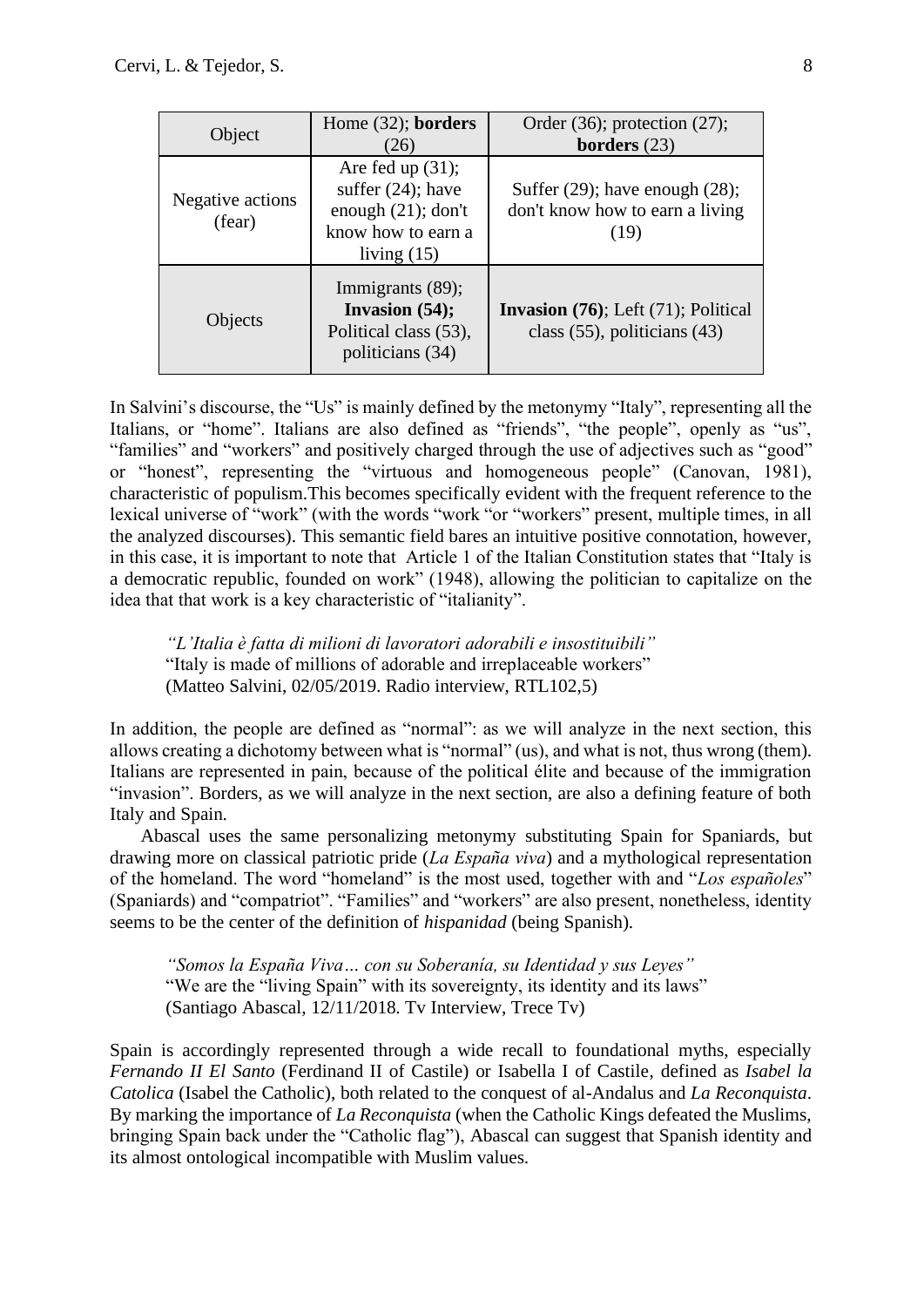Finally, the leader depicts Spaniards suffering, using almost the same linguistic qualifiers as the ones used by Salvini: people are in trouble because of the political élite and because of the immigration "invasion".

#### *The "them" actors: immigrants as the "others"*

Table 2 displays clauses and linguistic qualifiers of the "Immigrants" values.

| Variable                      | <b>Description</b>                                                                                                                   | <b>Description</b>                                                                                                         |
|-------------------------------|--------------------------------------------------------------------------------------------------------------------------------------|----------------------------------------------------------------------------------------------------------------------------|
| Subject                       | <i>Immigrants</i>                                                                                                                    | <i>Immigrants</i>                                                                                                          |
| Definitions                   | Supposed refugees (45);<br>Immigrants (41);<br>clandestini (illegals) (38);<br>Those $(21)$ ; mass $(15)$ ;<br><b>Invasion</b> (54)  | Foreigners (55);<br>Immigrants (43); Muslims<br>$(42)$ ; mass $(21)$ ;<br>Invasion (76);<br>Avalanche(8)                   |
| Positive<br>attributes        |                                                                                                                                      | Hispano-American brothers<br>$(12)$ ; Legal $(10)$ ; Christian<br>(8)                                                      |
| Negative<br>attributes        | Criminals (26);<br>delinquents (21); animals<br>$(11)$ ; drug dealers $(10)$ ;<br>not normal (8)                                     | Criminals (44);<br>incompatibles (36); rapist<br>$(11)$ ; <i>manadas</i> (gangs) $(9)$                                     |
| Positive<br>actions           |                                                                                                                                      | come here to integrate (17),<br>contribute $(11)$ , adapt $(11)$ ,<br>accept(9)                                            |
| Objects                       |                                                                                                                                      | Homeland (10); Spain (9)                                                                                                   |
| Negative<br>actions<br>(fear) | Invade $(45)$ ; Intrude $(34)$ ;<br>Steal (24); exploit (17);<br>sell drugs (12); bring war<br>$(8)$ ; rape $(5)$ ;<br>Terrorism (8) | Invade $(55)$ ; Steal $(41)$ ;<br>rape $(24)$ ; exploit $(23)$ ;<br>come in without permission<br>(12)<br>Terrorism $(11)$ |
| Objects                       | Home $(23)$ ; Italy $(22)$ ;<br><b>borders</b> (21); Ports (19);<br>geographical names (15)                                          | Home (30); borders (28);<br>geographical names (24)                                                                        |

 **Table 2. Immigrants. The main "them" actor**

Matteo Salvini's construction of the "other" is almost entirely based on the distinction between "real refugees", fallaciously defined as people who "run away from a war" and *clandestini*, illegals, who "pretend to be refugees". So, his predominant linguistic qualifier for immigrants is *"*these supposed refugees", an expression pronounced multiple times, in all the discourses.

This dichotomy between "real" and "fake" refugees allows the speaker to build an almost automatic distinction between "legitimate" refugees, those who run away from a war and consequently deserve to be helped, and those who do not, because their countries are not in a warzone. Along the same lines, portraying immigrants as fake, thus not trustworthy, and "not normal" (compared to the Italian "normality"), and lacking any positive connotation, allows to openly criminalize them.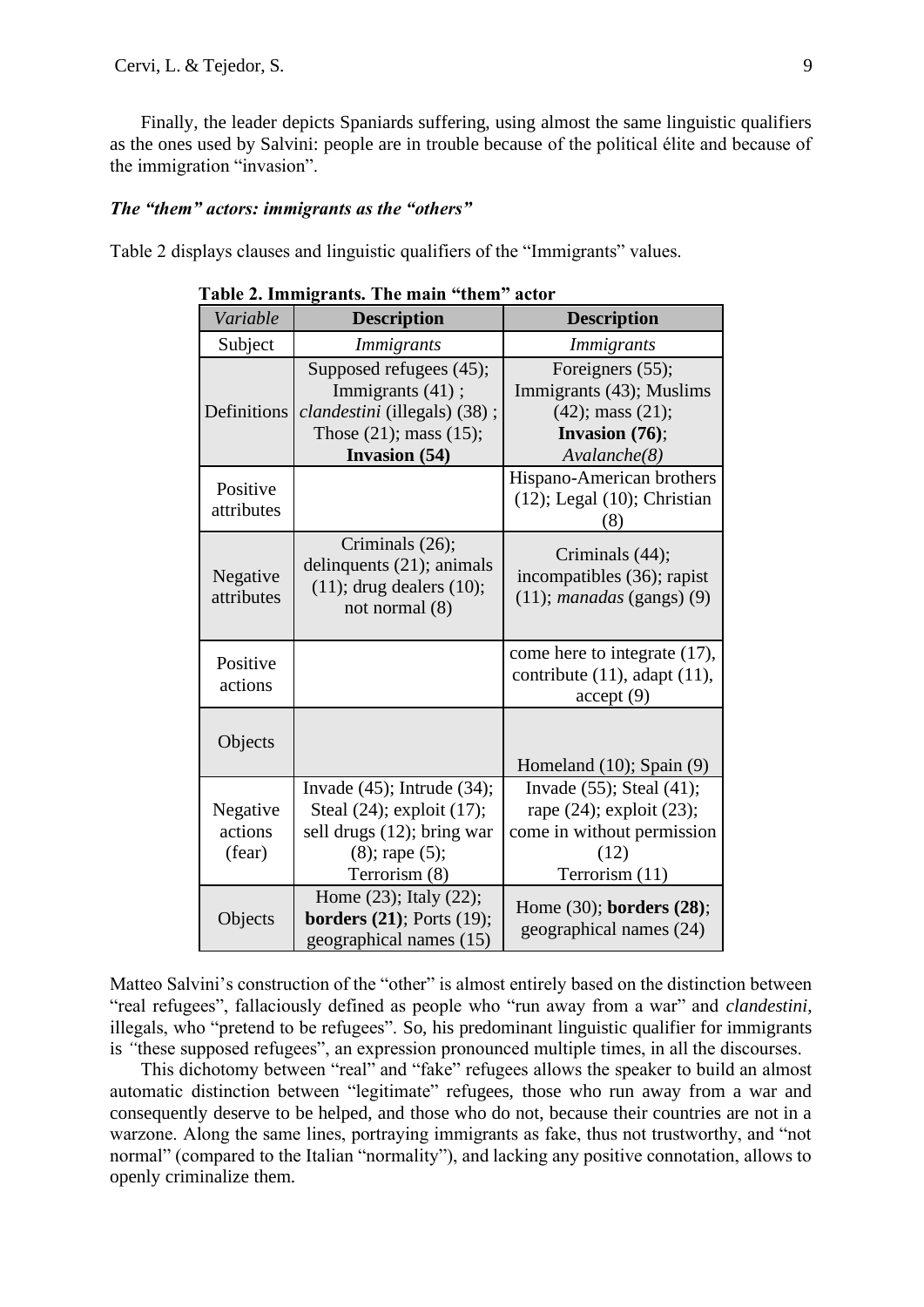*"Se apriamo i porti questi fenomeni rimangono in Italia a spacciare droga"* "If we open the ports these *dudes* (in a negative tone) will stay in Italy to smuggle drugs" (Matteo Salvini, 20/08/2019. FacebookLive)

Indeed the non-legitimate refugees, those not escaping from any war, coming with doubtful intentions, are perpetrating an illegal "invasion".

Abascal's definition of immigrants is also based on a distinction: in this case, the distinction draws on identity, religion, and culture.

"*No es lo mismo una persona que viene de Colombia que tiene nuestra cultura y nuestra lengua que alguien que venga de un país islámico*."

"A person coming from Colombia, sharing our language and culture is different from someone who comes from a Muslim country"

(Santiago Abascal, 22/05/2020. Tv interview, Espejo Publico, Antena3)

"Good" immigrants are represented by *nuestros hermanos hispanoamericano* ("our Latin American brothers") who are depicted as sharing common linguistic and cultural traditions (especially Catholicism), and as such apt "to integrate and help the country grow"; "bad" immigrants are mainly identified with "Muslims", portrayed as a threat to the Spanish way of life, since their religion and culture are seen as incompatible with Spanish values.

"*Sabemos lo que tienen en la cabeza… son incompatible con nuestra manera de vivir"* "We know what they have in their mind…they are incompatible with our way of life" (Santiago Abascal, 01/12/2019. Public meeting, Madrid.)

Arising from different premises, the strategies of criminalization seem very similar to the ones used by Salvini. Immigration is an unacceptable invasion, linked to terrorism and criminality. Immigrants perfectly embody the fear that lies at the center of the ontological insecurity, the invasion, and the consequent end of the homeland. Accordingly, the situation is, represented as a "war" by both politicians.

"*Estamos en guerra*" "We are in a war" (Santiago Abascal, 01/12/2019. Public meeting, Madrid.)

*"Questi non scappano dalla Guerra ma la Guerra ce la portano in casa"* "They (immigrants) do not run away from war: they will bring war to our homes" (Matteo Salvini, 28/05/2019. Public meeting)

# *The role of Borders*

As previously mentioned, Table 1, representing the "Us" value, shows how borders are a clear defining part of the nationhood in Abascal's discourse, who openly compares borders to the wall of a house and defends that a nation cannot survive without securing its borders.

*"Las fronteras son las paredes de nuestra casa y nuestra casa es España!"* "Borders are the wall of our house. And our house is Spain!" (Santiago Abascal, 30/10/2019. Public meeting, Ceuta.)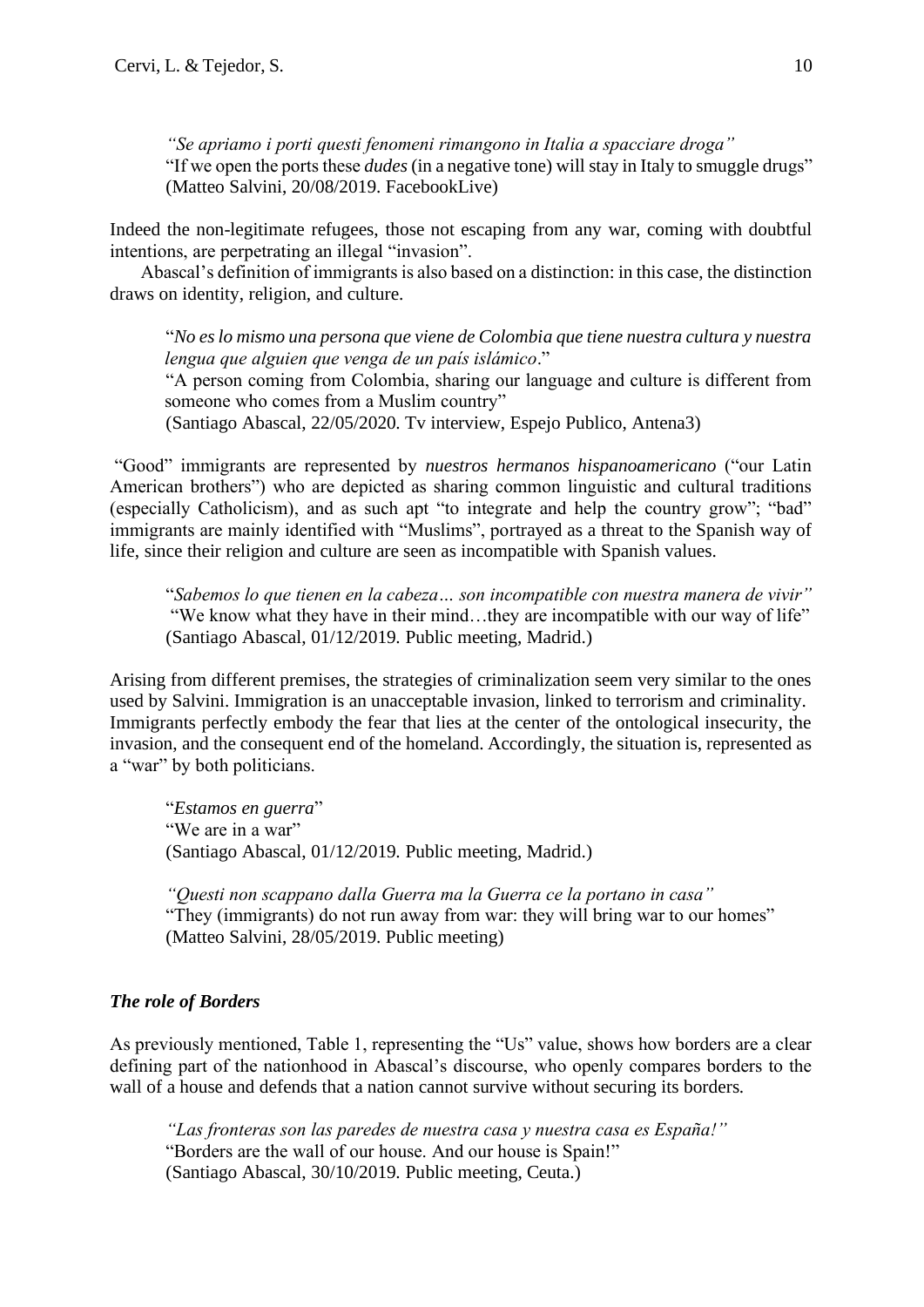*"Una nación sin fronteras no es una nación y una nación con fronteras porosas, mal defendidas y mal protegidas tarde o temprano dejará de serlo porque las fronteras están para proteger nuestra seguridad, nuestra libertad, nuestra prosperidad y nuestra identidad"*

"A nation without borders is not a nation and a nation with porous or poor-defended borders will soon stop being a nation because borders are there to protect our security, our freedom, our prosperity, and our identity"

(Santiago Abascal, 01/12/2019. Public meeting, Madrid.)

Salvini, on his side, while not openly using the term "borders" to define the "us", recalls the idea of borders while referring to home, which is represented by Italian geography.

*"Casa mia comincia a Bolzano e finisce a Lampedusa"* "My home starts in Bolzano and ends in Lampedusa" (Matteo Salvini, 28/05/2019. Public meeting)

In accordance, borders are often represented as doors or by the synecdoche "ports", which, in last years, have become the theater of immigrant arrivals, the entrance door to Italy.

*"La politica delle porte aperte e porti aperte causa morti"* "The politics of open doors and open ports causes death" (Matteo Salvini, 28/05/2019. Public meeting)

In the narrative construction, moreover, borders are both objects of desire and fear. People desire and ask to defend the borders as the only (de)fence against the "others" intruding on the homeland.

"*España quiere que su hogar sea defendido y aquí estamos*" "Spain wants his home defended. Here we are" (Santiago Abascal, 31/10/2019. Public meeting for the beginning of the Campaign)

*"Difendere i confini, espellere i clandestini"* "Defend the borders, expel the illegals". (Matteo Salvini, 01/03/2018. FacebookLive)

Borders are represented as home's fences, becoming not only the theatres for performing the resistance to the alleged invasion but the materialized *locus* of identity. Thereupon, it is possible to state that both politicians construct a "border-based" identity, in which borders are openly (in the case of Abascal) or indirectly (in the case of Salvini) constructed as the demarcation line defining "home", marking the difference between who is "us" and who is not.

## *The relationship framework*

The isolation of the items corresponding to the "Us" and the "Them" actors allows understanding the relationship between them and their role in the narrative construction. Following Kuyper's model (2010), we can distinguish among a Defining, a Diagnostic, and a Solution frame.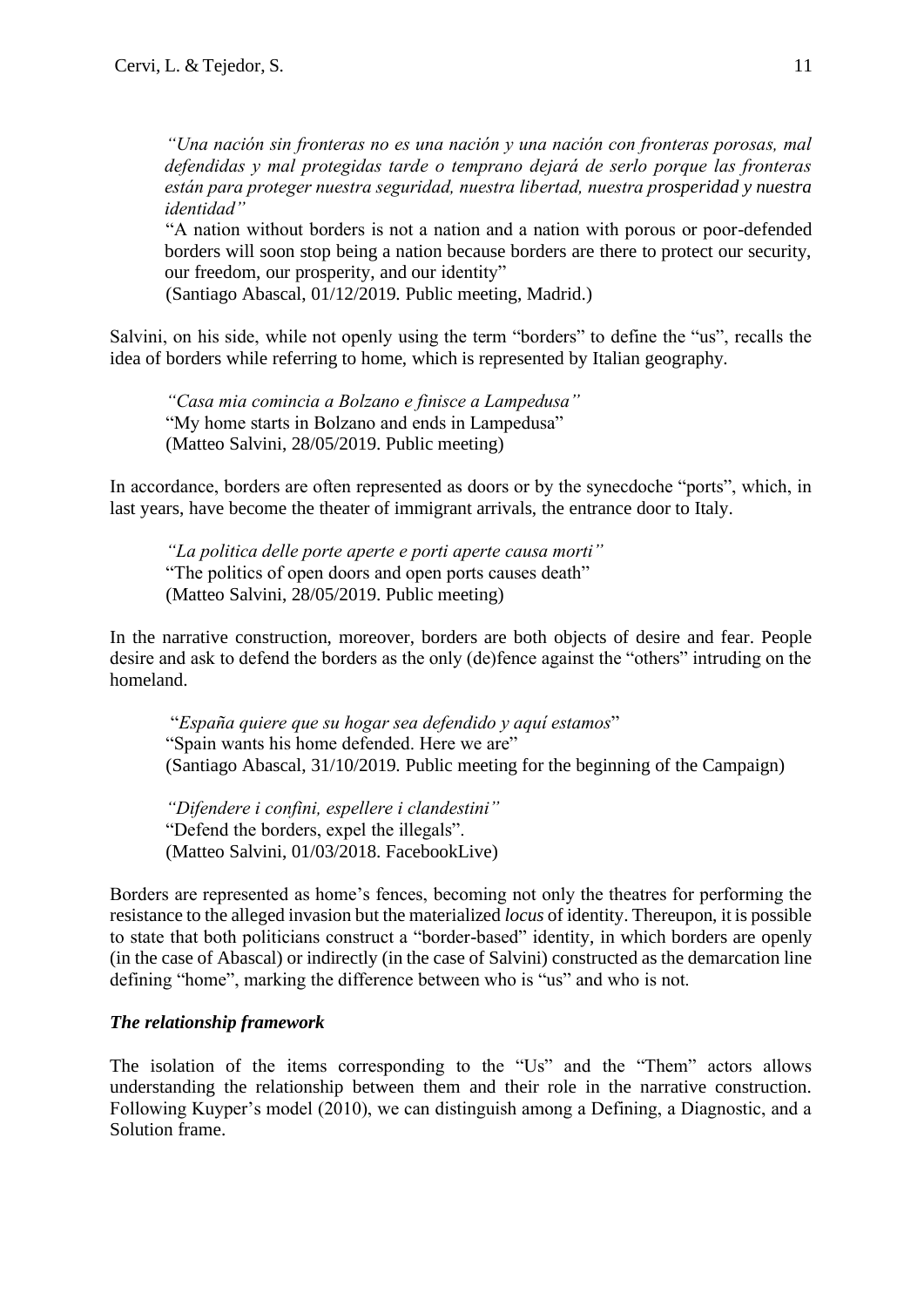## **The defining frame: Italy belongs to the Italians/ Spain belongs to Spaniards**

The defining frame can be retrieved in the construction of the "us" value and it is perfectly summed up in the nativist stance "*Prima gli italiani*", "Italian first", or "Spanish first". Italians and Spaniards are, and must be, sovereign of their territories, and of their homeland's borders.

Nonetheless, Italians and Spaniards are living hard times. Of note is Salvini's recurrent mention to *terremotati* (see Table 1), referring to citizens who suffered from earthquakes in different regions of the country, that are still striving to rebuild their homes and to the "4 million Italians who in poverty" (sentence retrieved in all the discourses). Spaniards too are represented as going through unemployment, job losses and lack of public help (that goes to immigrants).

Indeed, anyone who loves the homeland has the moral duty to concentrate on these Italians or Spaniards that are going through a difficult situation and to "protect" them against the invasion.

*"I quattrini, invece di darli ai clandestini, usiamoli per aiutare i terremotati italiani"* "Instead of giving money to the illegals, let us use it to help Italians who suffered an earthquake"

(Matteo Salvini, 05/18/2019. Public meeting, Milan)

*"La sanidad para quien estén pagando: los españoles!"* "Public healthcare for whom is paying for it: Spaniards!" (Santiago Abascal, 22/05/2020. Tv interview, Espejo Público, Antena3)

## **The diagnostic frame: the invasion**

The diagnostic frame dramatizes the horrific side of fantasy, the disaster scenario represented by the invasion. From a spatial perspective, both Italy and Spain are represented as a limited space, unable to host everyone who wants to get in. Italy/Spain are spatially limited, they do not have enough space to "store" the overwhelming amount of immigrants that want to get in. Moreover, as seen, people are already struggling with poverty, as a consequence they cannot afford coping with the avalanche of people, coming with doubtful intentions (or openly incompatible with "us"). The immigrant invasion is, consequently represented both as an interest-based threat and an identity-based threat (Hogan & Haltinner, 2015).

Capitalizing on economic and security anxiety immigrants are portrayed committing crimes and "stealing" people's money and resources.

*"Un'invasione come quella organizzata, voluta e finanziata in questi anni, porta allo scontro sociale"*

"An invasion like the one organized, wanted and financed in recent years, leads to social conflict"

(Matteo Salvini, 03/02/2018. Press conference.)

*"Esto no es inmigración: es una invasión!"* "This is not immigration: it is an invasion!" (Santiago Abascal, 31/10/2019. Public meeting, Ceuta)

From an identity perspective, the invasion is framed as immigrants taking over the "home" values to impose their (dangerous) ones. The identity based threat is basically embodied by Muslim immigrants in both politicians. The only difference is the intensity: while Abascal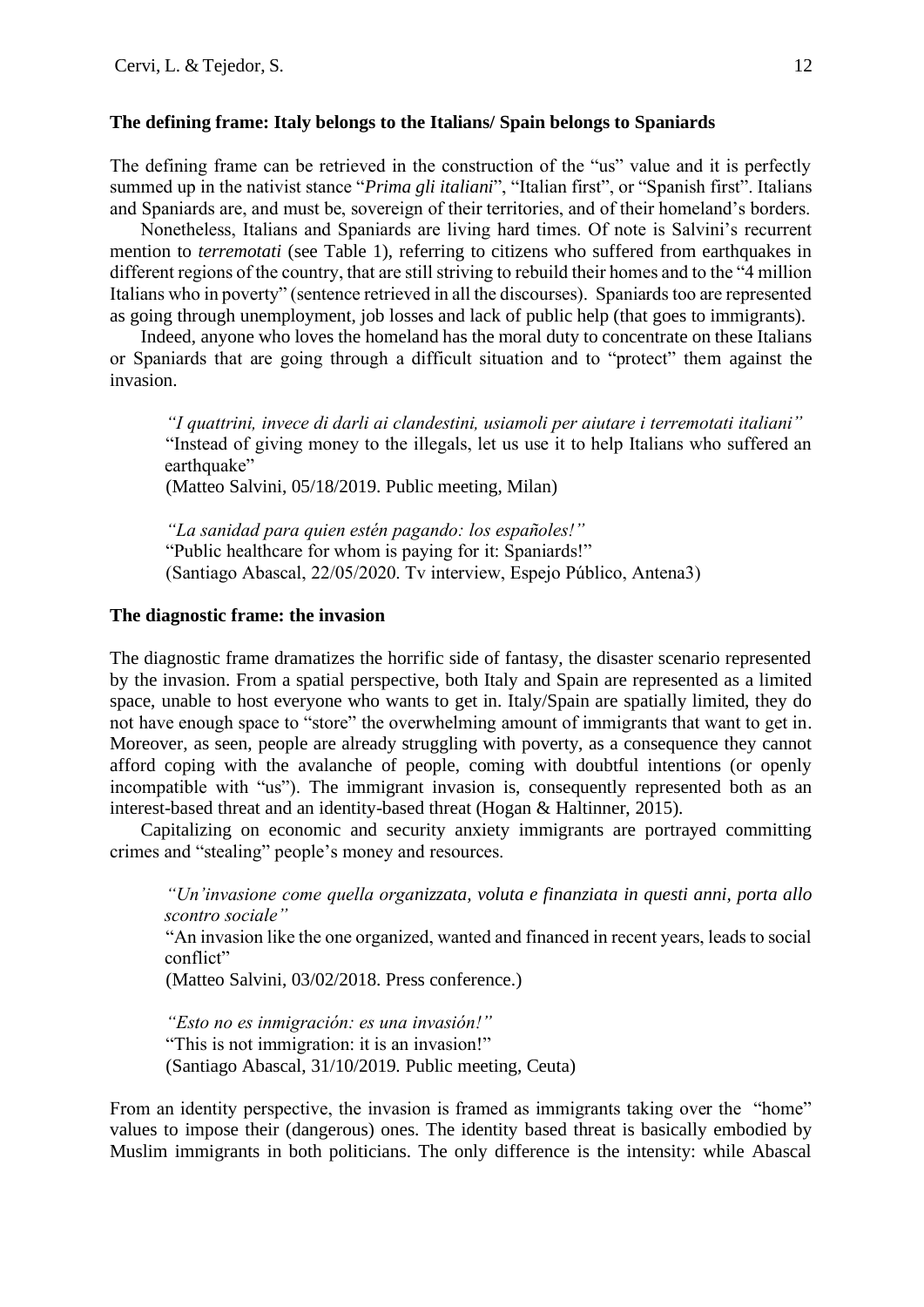centers all his discourse on identity and the fear of Islamization of Europe, Salvini prefers to deal more on a general criminalization of immigrants.

"*No queremos una Europa islamizada. Hace unos días los musulmanes pidieron al Rey que España pida perdón por la Reconquista. No vamos a pedir perdón, vamos a iniciar una nueva Reconquista*"

"We do not want an Islamized Europe. A few days ago, Muslims asked the King that Spain apologize for the Reconquista. We are not going to ask for forgiveness, we are going to start a new Reconquista"

(Santiago Abascal, 04/10/2019. Public meeting, Cordoba)

## **The solution frame: borders as the de(fences) of both the homeland and people's identity**

The solution frame displays the populist's recipe to solve the problem, or what Glynos (2008) defines as the beatific side of fantasy, promising an imaginary fullness or wholeness.

Under the nativist premise that Italy/Spain belongs to Italians/Spaniards, and that the people have the right to defend their home by deciding who gets in and who does not, and acknowledging that people are experiencing an "invasion", the only solution to stop it and to reach the above-mentioned imaginary fullness is to "close the door" for good, securing the borders, to bring back order and "normality".

So borders, are first of all depicted as the physical containers of the "homeland", as fences or concrete walls, recalling Della Sala's (2017) metaphor of the society as a "fortresses". The same as the walls of a mediaeval fortress are depicted in history books, fairy tales and in our shared cultural fantasy as tall, strong and built to defend the city from the attacks of barbarian hordes, modern fences must be as strong as possible in order to stop the "other's" invasion, and, thus, defended using any means, including violence.

*"Lo Stato è casa mia, entri se ti conosco"*

"The State is my home, so you are only allowed to come in if I know you" (Matteo Salvini, 02/05/2019. Radio interview, RTL102,5)

*"Sustituir las ineficaces alambradas y concertinas por una construcción de hormigón que por su grosor, resistencia y altura haga impenetrable e infranqueable las fronteras"*

*"*Replace the existing useless fences with a concrete big, resistant structure high enough to make borders insurmountable and inexpugnable"

(Santiago Abascal, 31/10/2019. Public meeting, Ceuta.)

*"(Hay que)…militarizar de forma permanente la frontera española"* "It is necessary to militarize the Spanish border" (Santiago Abascal, 31/10/2019. Public meeting, Ceuta.)

However, strangers who cross over into people's "homeland" are not only perceived as endangering people's material interests, but also their social unity, ethno-cultural homogeneity, violating the sacred cultural taboo of "home" and identity. In this way borders become (de)fences, the symbolic threshold protecting individual selves against the extreme ontological insecurity, expressed by a sense of heightened threat and existential anxiety (Kinnvall 2004), that strangers at the gate elicit. Consequently, not only the "people" have the sacred and inviolable right to decide who to allow into their homes, but a country that is unable to protect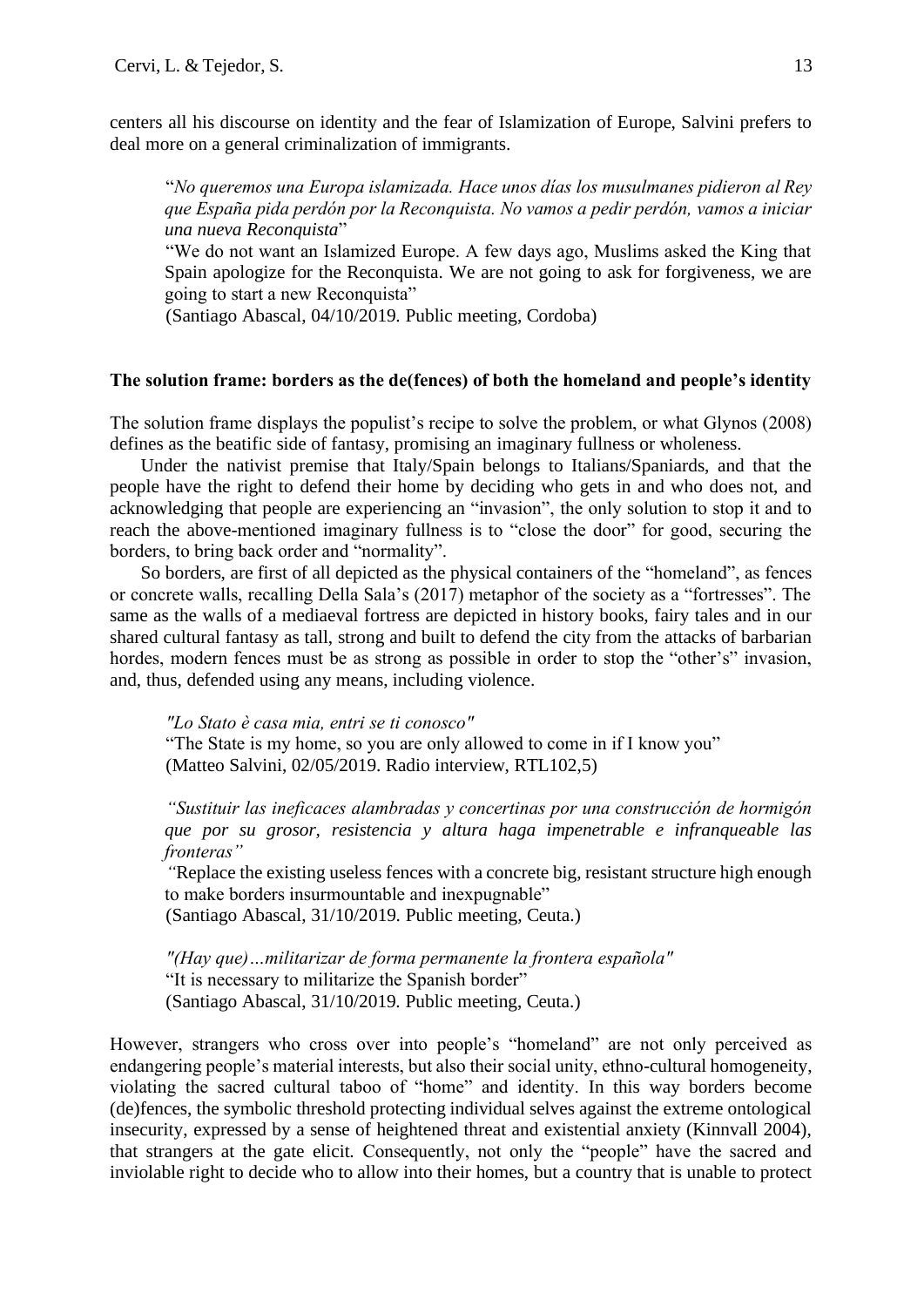their borders, their culture and their habits from an external invasion, fails at being a proper "homeland".

*"Debemos proteger nuestras fronteras, nuestra soberanía y nuestras raíces…Los países que no tienen fronteras seguras dejan de ser una patria, igual que una casa sin paredes dejan de ser un hogar"*

·We must protect our borders, our sovereignty and our roots…. Countries without secure borders stop being a homeland, the same as a house without walls stop being a home"

(Santiago Abascal, 31/10/2019. Public meeting, Ceuta.)

## **Conclusion and discussion**

The first results of our analysis show that both discourses share the classic characteristics of exclusionary populism: the representation of a virtuous people, threatened by the invasion of "others" that intrude the sacred "homeland", the sovereign space of natives.

In this sense, our findings align with other studies in the same (Cervi 2020b; Cervi and Tejedor, 2021) and in other political contexts (Krzyżanowski, 2020Hameleers, 2019; Krzyżanowski, 2018; Hogan and Haltinner, 2015), showing how different exclusionary populist movements display recurrent discursive patterns, especially when it comes to what Ruth Wodak (2015) calls the "rhetoric of exclusion".

Focusing on how the concept of space is manipulated and how the homeland is depicted as both spatially limited and the place for the sovereignty of the "pure people", our results also stress out how borders lie at the heart of this narrative, representing simultaneously the ultimate (de)fences against the invasion, the physical and symbolic cusp between the people and the rest, and, thus, the marker of sovereignty (Kallis, 2018).

Along these lines, our findings confirm the existence of a sort of inextricable link between the exclusionary populist's conception of sovereignty with the physical, legal, and symbolic performance of sovereignty at the border (Kallis, 2018), already pointed out, among others, by the growing stream of literature about "re-bordering" in Orban's Hungary (see, for instance, Tóth; 2021; Korte, 2020; Pap & Reményi, 2017). Accordingly, more comparative research (Vaughan–Williams, 2012) should be devoted to analyze how borders are narratively constructed to become the locus of identity construction and the perfect discursive opportunity (Koopmans & Statham, 2010) to advocate full bio-political control over the bodies of those arriving (Kallis, 2018).

Most importantly, our study has applied an ontological security approach that allows to deconstruct narratives and re-connect them with existential anxieties, proving that such an approach can represent both a solid theoretical background and a helpful empirical tool to disclose how populists manufacture those profitable discursive opportunities (Koopmans & Statham, 2010).

Concretely, recalling the idea of home as "ontic space" (Ejdus, 2018) and pairing it with Green's concept of "borderness", borders can be, therefore, seen as construction within these fantastic scenarios, "empty signifiers" (Laclau, 2005a) that, properly attached to specific existential anxieties and appealing to fantastic scenarios, can be filled with meaning to provide a classification system to distinguish people (Green, 2010), providing a sense of security that makes individuals feel protected against the "destabilizing effects of changing patterns of global mobility" (Kinnvall, 2004, pp. 744).

In our case, Salvini, insisting on the immigrants status of illegals seems to capitalize more on "interest-based threats" (Hogan and Haltinner, 2015), basing the construction of the threat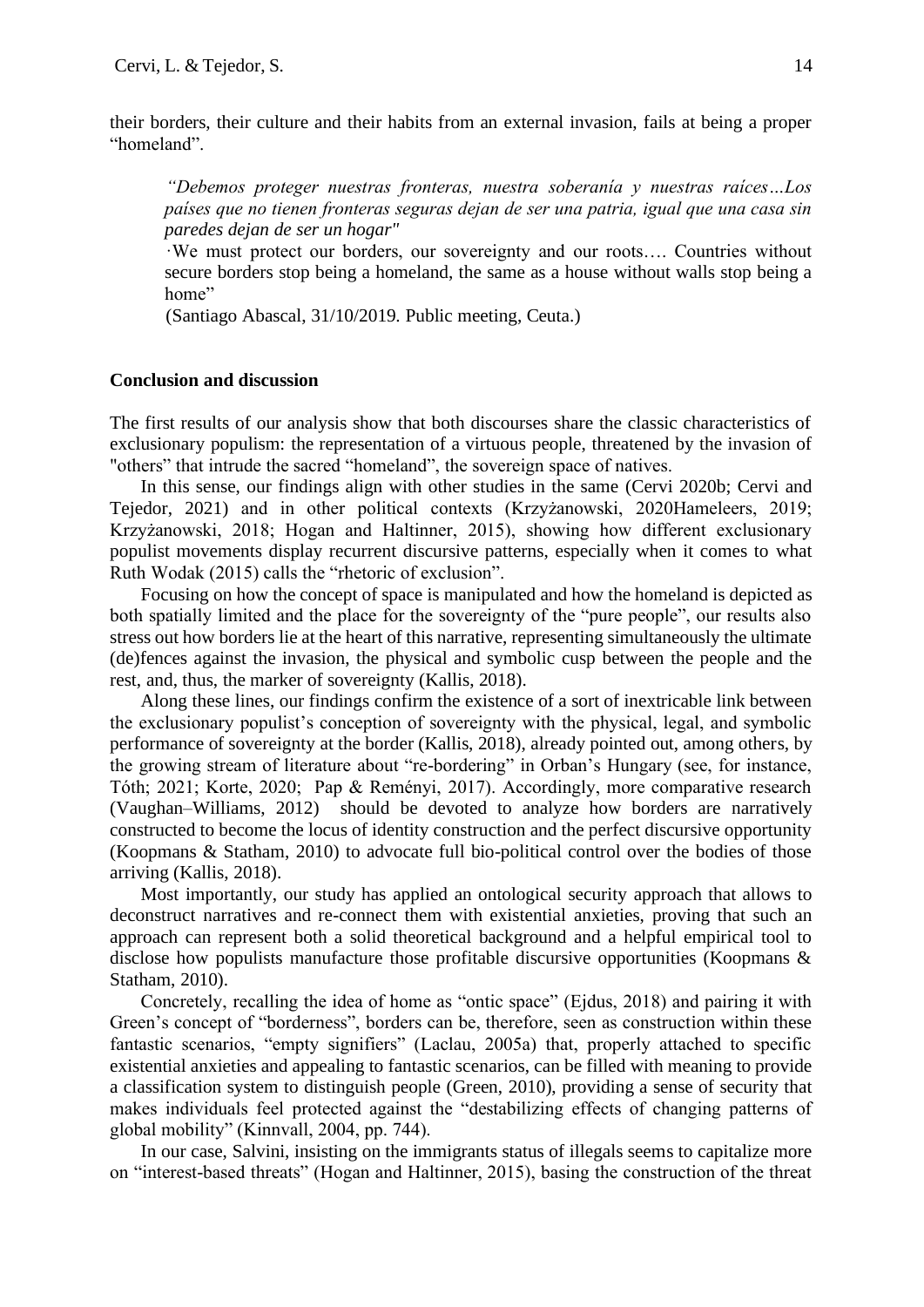on economic and security anxiety. In accordance, borders become the entrance door to the limited place people call home. Vox, drawing on classical patriotic pride and a mythological representation of the homeland, focuses on "identity-based threats" (Hogan & Haltinner, 2015), anxiety of identity distinguishing between "good" immigrants, Latin Americans, and "evil" immigrants, Muslims, not compatible with Spanish identity, culture and traditional way of life. The construction of borders changes accordingly: they are solid fences against those (Muslim) who are not compatible with Spanish values, and open doors for those (Latin American brothers) who want to contribute to the wellbeing of "home".

Therefore, although the emotional side is already well studied by populism scholars (Moffitt, 2015), especially by the specific literature about exclusionary populism (Hameleers, 2019; Betz, 2003, 2001), we agree with Kinnval's (2018) call to integrate the ontological security into the study of populist discourse, to grasp populists' ability to activate emotions and emotional reactions. In particular, as previously mentioned, by connecting populist discourses with existential anxieties help disclosing how when these movements invoke the idea of "a direct primordial relationship" (Kinvall 2004, p. 763) between people and a specific territorial homeland, they can succeed by conveying that people are secure only within inside the borders that protect "us" against the threat of an uncertain and changing world.

Last but not least, if the recurrent references to sovereignism in populist discourse suggest deepening the role of sovereignism in populist mobilization (Basile & Mazzoleni, 2020), this stream of research would also benefit from an ontological security approach allowing to view borders as places for identity construction also in terms of sovereignism, focusing on how they can might be staged as (de)fences of popular sovereignty against the diktats of global governance (Kallis, 2018).

## **References**

- Albertazzi D., Giovannini, A. & Seddone, A. (2018). 'No regionalism please, we are Leghisti !' The transformation of the Italian Lega Nord under the leadership of Matteo Salvini. *Regional and Federal Studies, 28*(5), 645-671. [CrossRef](https://doi.org/10.1080/13597566.2018.1512977)
- Albertazzi D. & McDonnell D. (2008). *Twenty-First Century Populism: The Spectre of Western Democracy*. Basingstoke: Palgrave Macmillan.
- Allievi, S. (2012). Reactive identities and Islamophobia: Muslim minorities and the challenge of religious pluralism in Europe. *Philosophy and Social Criticism*, *38* (4-5), 379-387. [CrossRef](https://doi.org/10.1177/0191453712444423)
- Andrews, M., Kinnvall, C. & Monroe, K. (2015). Narratives of (In)Security: Nationhood, Culture, Religion, and Gender. *Political Psychology, 36*. [CrossRef](https://doi.org/10.1111/pops.12224)
- Alonso, S. & Rovira Kaltwasser, C. (2015). Spain: No Country for the Populist Radical Right? South European Society and Politics, *20* (1), 21-45. [CrossRef](https://doi.org/10.1080/13608746.2014.985448)
- Avanza, M. (2010). The Northern League and Its 'Innocuous' Xenophobia. In Italy Today. In A. Mammone and G. A. Veltri (Eds.), *The Sick Man of Europe* (pp. 131-142). London: Routledge.
- Basile, L. & Mazzoleni, O. (2020). Sovereignist wine in populist bottles? An introduction, *European Politics and Society, 21*(2), 151-162. [CrossRef](https://doi.org/10.1080/23745118.2019.1632576)
- Bauman, Z. (2001). Identity in the Globalising World. *Social Anthropology 9*(2), 121-129. [CrossRef](https://doi.org/10.1017/S096402820100009X)
- Betz, H. G. (2003). Xenophobia, identity politics and exclusionary populism in Western Europe. *Socialist Register, 39*, 193–210.
- Betz, H. (2001). Exclusionary populism in Austria, Italy, and Switzerland. *International Journal, 56*(3), 393-420. [CrossRef](https://doi.org/10.1177/002070200105600302)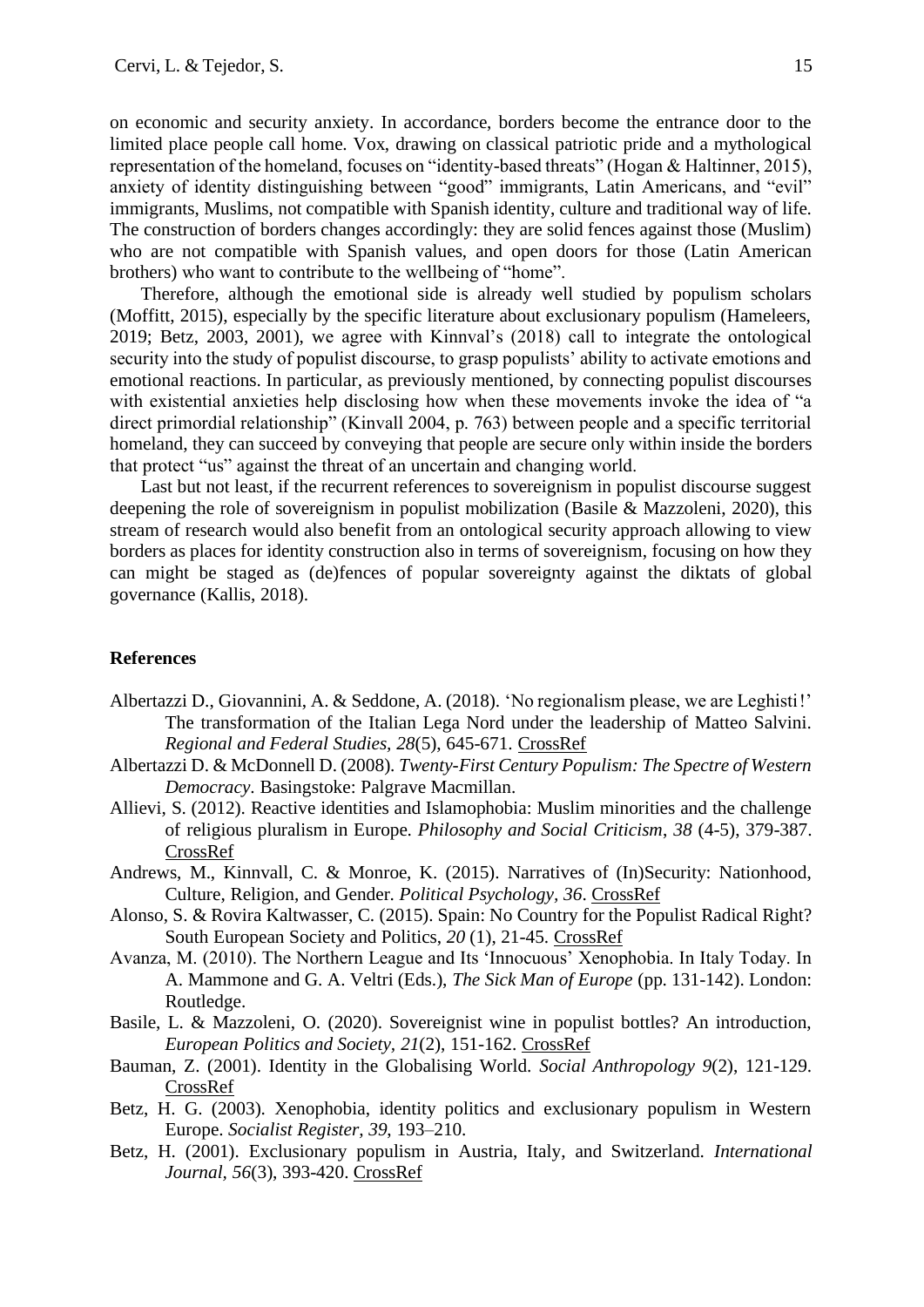- Browning C. S. (2019). Brexit populism and fantasies of fulfilment. *Cambridge Review of International Affairs, 32*(3), 222–244. [CrossRef](https://doi.org/10.1080/09557571.2019.1567461)
- Brunazzo, M. & Gilbert, M. (2017). Insurgents against Brussels: Euroscepticism and the rightwing populist turn of the Lega Nord since 2013. *Journal of Modern Italian Studies, 22* (5), 624-641. [CrossRef](https://doi.org/10.1080/1354571X.2017.1389524)
- Caiani, M. & Della Porta, D. (2011). The elitist populism of the extreme right: A frame analysis of extreme right-wing discourses in Italy and Germany. *Acta Politica 46*, 180–202. [CrossRef](https://doi.org/10.1057/ap.2010.28)
- Canovan, M. (1981). *Populism*. New York: Harcourt Brace Jovanovich.
- Cervi, L. (2020a). Veni, vidi, Facebooked-live: Análisis del éxito de Matteo Salvini en Facebook. *Revista CIDOB d'Afers Internaionals 124*, 99–122. [CrossRef](http://dx.doi.org/10.24241/rcai.2020.124.1.99)
- Cervi, L. (2020b). Exclusionary Populism and Islamophobia: A Comparative Analysis of Italy and Spain. *Religions* 11, 516. [CrossRef](http://dx.doi.org/10.3390/rel11100516)
- Cervi, L. (2019). Orgullosamente populista. Populismo 2.0 y el caso Salvini. Sistema: Revista de Ciencias Sociales, *254*, 89-119. Retrieved at: [https://fundacionsistema.com/producto/orgullosamente-populista-populismo-2-o-y-el](https://fundacionsistema.com/producto/orgullosamente-populista-populismo-2-o-y-el-caso-salvini/)[caso-salvini/](https://fundacionsistema.com/producto/orgullosamente-populista-populismo-2-o-y-el-caso-salvini/)
- Cervi, L; García, F.; Marín-Lladó, C. (2021) "Populism, Twitter, and COVID-19: Narrative, Fantasies, and Desires" *Social Sciences* 10, 294. [CrossRef](http://dx.doi.org/10.3390/socsci10080294)
- Cervi, L. & Tejedor, S. (2021). "Africa does not fit in Europe". A Comparative Analysis of Anti-Immigration Parties' discourse in Spain and Italy. *Migraciones. Publicación Del Instituto Universitario De Estudios Sobre Migraciones 51*, 207–39. [CrossRef](http://dx.doi.org/10.14422/mig.i51y2021.008)
- Cervi, L., & Tejedor, S. (2020). Framing "The Gypsy Problem": Populist Electoral Use of Romaphobia in Italy (2014–2019). Social Sciences, 9(6), 105. [CrossRef](http://dx.doi.org/10.3390/socsci9060105)
- Cohen, J. (1960). A coefficient of agreement for nominal scales. *Educational and psychological measurement*, 20 (1), 37-46. [CrossRef](http://dx.doi.org/10.1177/001316446002000104)
- Costituzione della Repubblica Italiana (1948). Retrieved at: <https://www.senato.it/documenti/repository/istituzione/costituzione.pdf>
- Cusumano, E. & Gombeer, K. (2020). In deep waters: The legal, humanitarian and political implications of closing Italian ports to migrant rescuers, *Mediterranean Politics* 25(2), 245-253, DOI: 10.1080/13629395.2018.1532145
- D'Alimonte, R. (2019). How the Populists Won in Italy. *Journal of Democracy, 30*, 114-127. [CrossRef](file:///C:/Documentos/articoli/SALVINI/contemporary%20social%20sc/KOME/10.1353/jod.2019.0009)
- De la Torre, C. (1997). Populism and Democracy: Political Discourses and Cultures in Contemporary Ecuador. *Latin American Perspectives, 24*(3), 12-24. [CrossRef](file:///C:/Documentos/articoli/SALVINI/contemporary%20social%20sc/KOME/Populism%20and%20Democracy:%20Political%20Discourses%20and%20Cultures%20in%20Contemporary%20Ecuador)
- Della Sala, V. (2017). Homeland security: Territorial myths and ontological security in the EU. *Journal of European Integration*, 39(5), 545–558.
- Eberle, J. (2019). Narrative, desire, ontological security, transgression: fantasy as a factor in internati[ona](https://doi.org/10.1057/s41268-017-0104-2)l politics. *Journal of International Relations and Development, 22*, 243-268. [CrossRef](https://doi.org/10.1057/s41268-017-0104-2)
- Ejdus F. (2020). The Construction of Kosovo as Serbia's Ontic Space. In: Filip Ejdus *Crisis and Ontological Insecurity. Central and Eastern European Perspectives on International Relations.* Palgrave Macmillan, Cham. [CrossRef](file:///C:/Documentos/articoli/SALVINI/contemporary%20social%20sc/KOME/10.1007/978-3-030-20667-3_3)
- Ferreira, C. (2019). Vox como representante de la derecha radical en España: un estudio sobre su ideología. *Revista Española de Ciencia Política 51*, 73-98. [CrossRef](https://doi.org/10.21308/recp.51.03)
- Franzosi, R. (2009). *Quantitative narrative analysis*. Thousand Oaks: SAGE Publications, Inc.
- Ganster, P. & D.E. Lorey (eds.). (2005). *Borders and Border Politics in a Globalizing World*. Lanham, MD: SR Books.
- Geddes, A. & Pettrachin, A. (2020) Italian migration policy and politics: Exacerbating paradoxes, *Contemporary Italian Politics* 12 (2), 227-242. [CrossRef](http://dx.doi.org/10.1080/23248823.2020.1744918)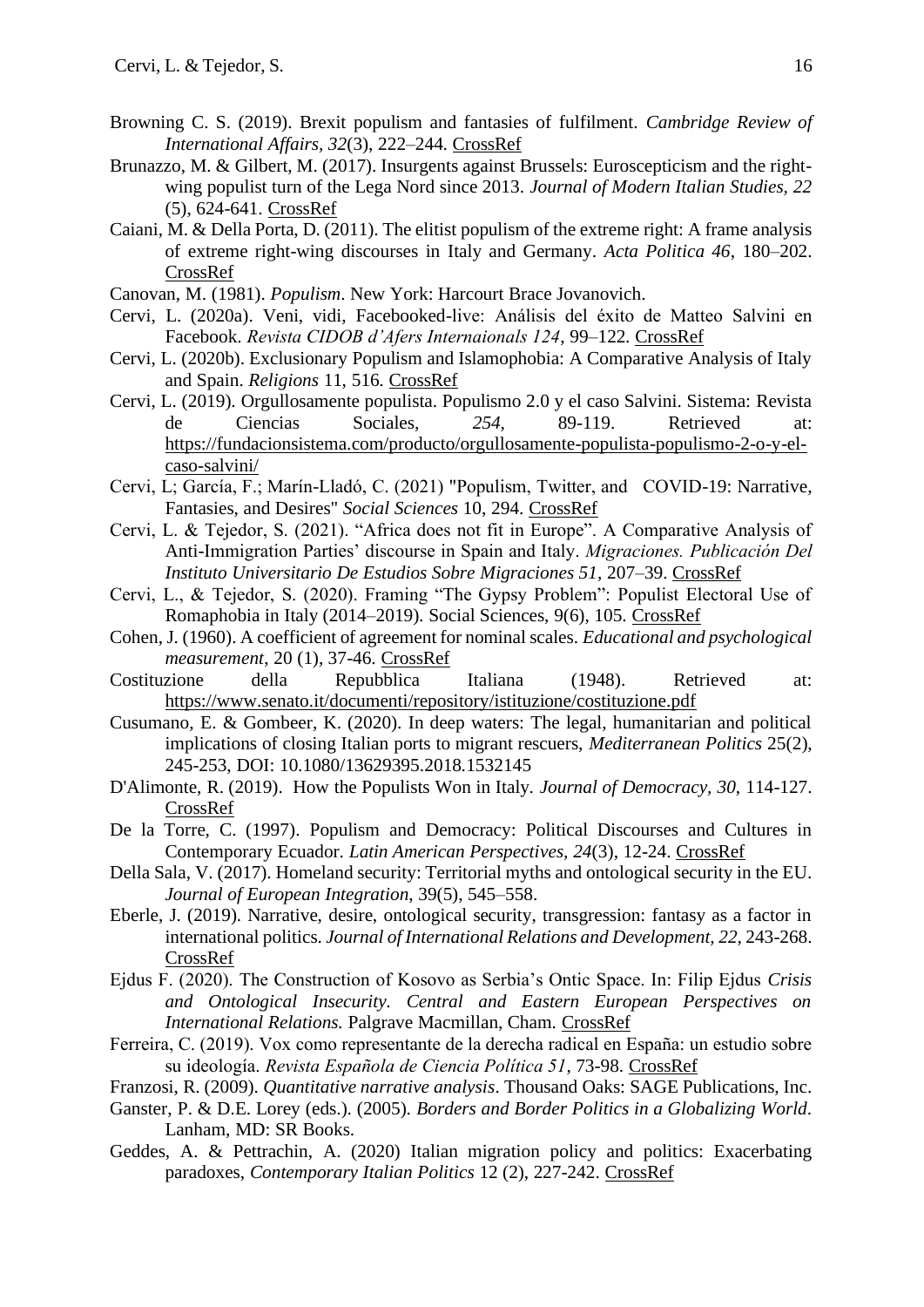- Giddens, A. (1991). *Modernity and Self-Identity*, Cambridge: Polity Press.
- Glynos, J. (2008). Ideological Fantasy at Work. *Journal of Political Ideologies, 13*(3), 275– 296. [CrossRef](https://doi.org/10.1080/13569310802376961)
- Green, S. (2010) Performing Border. *The Aegean, Journal of Cultural Economy*, *3*(2), 261-278. [CrossRef](https://doi.org/10.1080/17530350.2010.494376)
- Hameleers, M. (2019) Putting Our Own People First: The Content and Effects of Online Rightwing Populist Discourse Surrounding the European Refugee Crisis, *Mass Communication and Society*, 22 (6), 804-826. [CrossRef](http://dx.doi.org/10.1080/15205436.2019.1655768)
- Hogan, J. & Haltinner, K. (2015). Floods, Invaders, and Parasites: Immigration Threat Narratives and Right-Wing Populism in the USA, UK and Australia. *Journal of Intercultural Studies, 36*(5), 520-543. [CrossRef](https://doi.org/10.1080/07256868.2015.1072907)
- Inglehart, R. & Norris, P. (2016). Trump, Brexit, and the rise of populism: Economic have-nots and cultural backlash. Working Paper No. RWP16-026, Harvard Kennedy School. Retrieved at: [https://www.hks.harvard.edu/publications/trump-brexit-and-rise](https://www.hks.harvard.edu/publications/trump-brexit-and-rise-populism-economic-have-nots-and-cultural-backlash)[populism-economic-have-nots-and-cultural-backlash](https://www.hks.harvard.edu/publications/trump-brexit-and-rise-populism-economic-have-nots-and-cultural-backlash)
- Jagers, J. & Walgrave, S. (2007). Populism as Political Communication Style: An Empirical Study of Political Parties' Discourse in Belgium'. *European Journal of Political Research*, 46 (3), 319–45.
- Kallis, A. (2018). Populism, sovereigntism, and the unlikely re-emergence of the territorial nationstate. *Fudan Journal of the Humanities and Social Sciences*, *11*(3), 285–302. [CrossRef](file:///C:/Documentos/articoli/SALVINI/contemporary%20social%20sc/KOME/10.1007/s40647-018-0233-z)
- Kinnvall, C. (2018). Ontological insecurities and postcolonial imaginaries: The emotional appeal of populism. *Humanity and Society*, 42(2), 523–543. [CrossRef](http://dx.doi.org/10.1177/0160597618802646)
- Kinnvall, C. (2004). Globalization and Religious Nationalism: Self, Identity, and the Search for Ontological Security. *Political Psychology, 25*(5), pp.741-67.
- Koopmans, R., & Statham, P. (2010). *The Making of a European Public Sphere. Media Discourse and Political Contention*. Cambridge: Cambridge University Press
- Korte, K. (2020). "Who Is the Animal in the Zoo?" Fencing In and Fencing Out at the Hungarian-Serbian Border. A Qualitative Case Study. *Journal of Borderlands Studies*, DOI: 10.1080/08865655.2020.1787188
- Kriesi, H. (2014). The Populist Challenge. *West European Politics, 37*(2), 361-378. [CrossRef](https://doi.org/10.1080/01402382.2014.887879)
- Krzyżanowski, M. (2020). Discursive shifts and the normalisation of racism: imaginaries of immigration, moral panics and the discourse of contemporary right-wing populism, *Social Semiotics*, 30(4), 503-527. [CrossRef](http://dx.doi.org/10.1080/10350330.2020.1766199)
- Krzyżanowski, M. (2018) "We Are a Small Country That Has Done Enormously Lot": The 'Refugee Crisis' and the Hybrid Discourse of Politicizing Immigration in Sweden, *Journal of Immigrant & Refugee Studies*, 16 (1-2), 97-117. [CrossRef](http://dx.doi.org/10.1080/15562948.2017.1317895)
- Kuypers, J. (2010). *Doing News Framing Analysis*. New York: Routledge.
- Laclau, E. (2005a). *On Populist Reason*. London: Verso.
- Laclau, E. (2005b). *Populism: What's in a Name?*. in F. Panizza (ed.), Populism and the Mirror of Democracy. London: Verso, pp. 32–49.
- Laine, J. P. (2016). The multiscalar production of borders. Geopolitics, 21(3), 465–482. [CrossRef](http://dx.doi.org/10.1080/14650045.2016.1195132)
- Mair,P. (2006). Ruling theVoid?The Hollowing of Western Democracy. *New Left Review*, 42 (November–December), 25–51.
- McKean, B. L. (2016). Toward an Inclusive Populism? On the Role of Race and Difference in Laclau's Politics. *Political Theory, 44*(6): 797–820. [CrossRef](https://doi.org/10.1177/0090591716647771)
- Mitzen, J. (2018). Feeling at home in Europe: Migration, ontological security, and the political psychology of EU bordering. *Political Psychology*, *39*(6), 1373–1387. [CrossRef](https://doi.org/10.1111/pops.12553)